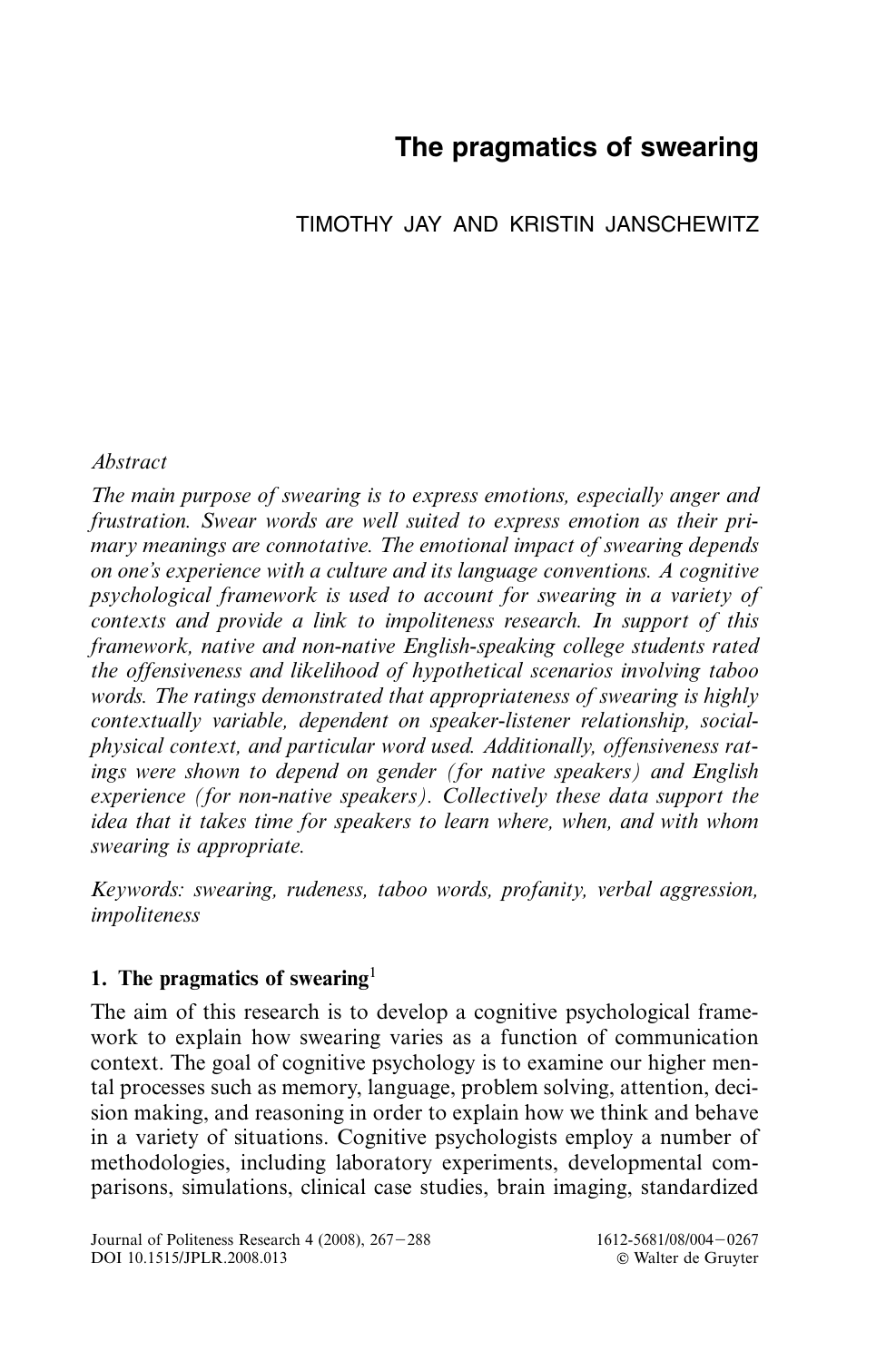testing, and observations of behavior in natural situations. Swearing is a topic that is most amenable to study in natural settings, but laboratory studies offer more control over variables of interest.

The focus of the present research is to examine how people attend to contextual variables such as speaker-listener relationship and socialphysical setting in the process of swearing. We believe that people learn to judge when, where, and with whom it is appropriate to swear, or where swearing would be offensive. Offensiveness judgments provide the basis for determining the extent to which speech is rude or impolite. Our work is also informed by research on linguistic impoliteness, particularly as we describe native-non-native speaker disparity in the perception of the offensiveness and likelihood of swearing.

In this paper, we describe factors that influence the likelihood and offensiveness of swearing, as well as the relationship between swearing and politeness research. We believe that swearing is not necessarily impolite, inasmuch as offensive language is often used within the boundaries of what is considered situationally appropriate in discourse; further, some instances of swearing are neither polite nor impolite. Furthermore, we consider that one's experience with a language influences likelihood and offensiveness judgments about swearing. We present data that support the context-dependence of one's perception of the inappropriateness of swearing, both in terms of situational variables (e. g., location of the interaction that involves swearing) and those that involve the qualities of the participants in the interaction (e. g., speaker-listener relationship, whether the rater is a native or non-native speaker). We believe that language experience influences likelihood and offensiveness judgments about swearing. Fluent speakers, relative to those who are less familiar with a language, should have a broader and more flexible knowledge of the ways in which swearing can be construed as polite or impolite.

# **2. Swearing and (im)politeness**

Swearing is the use of taboo language with the purpose of expressing the speaker's emotional state and communicating that information to listeners (see Jay 1992, 2000). In contrast to most other speech, swearing is primarily meant to convey connotative or emotional meaning; the meanings of the words themselves are primarily construed as connotative (Jay and Danks 1977). As constructed in popular news media, swearing is superficially understood, masking its deeper and more complex communicative function. Field studies of swearing (Jay 1992, 2000; Jay and Janschewitz 2006) have demonstrated that swearing in public is not an infrequent act, and most instances of swearing are conversational; they are not highly emotional, confrontational, rude, or aggressive. Through thousands of incidents of recorded swearing, we have never witnessed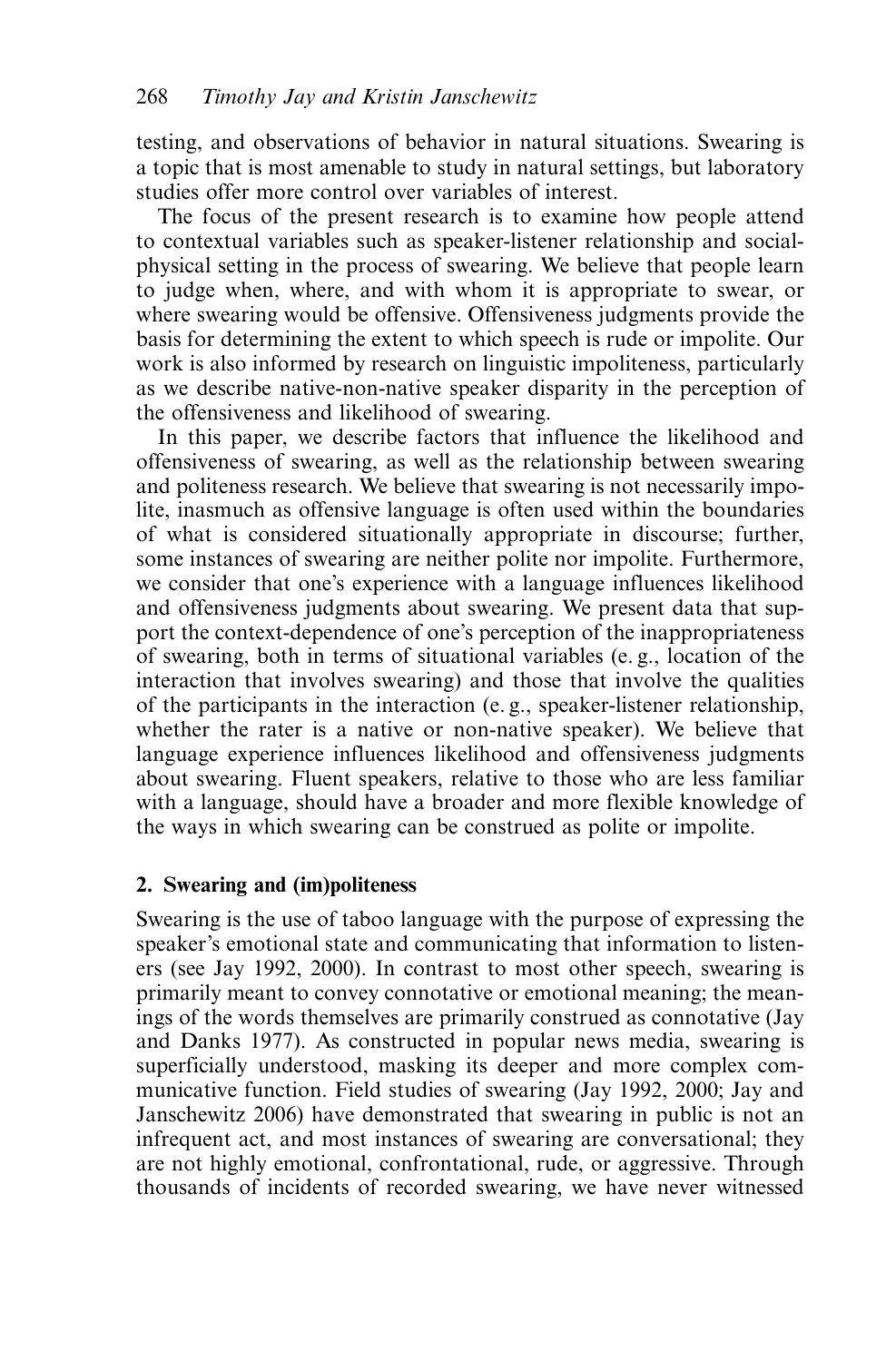any form of physical aggression as a consequence of swearing. From what we have observed, we argue that swearing can be polite, impolite, or neither and it may be used with any emotional state.

A common problem for impoliteness, rudeness, and swearing research is that all three phenomena are impossible to define universally because all are culturally and personally determined. Classic approaches to politeness (Brown and Levinson 1987 [1978]) frame interpersonal communication as situations in which a speaker's motivation is to promote social harmony and to avoid threatening the face (Goffman 1967) of a listener through behaviors such as swearing. These approaches do not necessitate an exploration of the vicissitudes of swearing. However, more recent approaches to politeness that encompass impoliteness and rudeness (Thomas 1983; Arndt and Janney 1985; Lakoff 1989; Kasper 1990; Beebe 1995; Culpeper 1996; Culpeper et al. 2003; Locher and Watts 2005; Bousfield 2007) incorporate situations where speakers intentionally or unintentionally use offensive speech for purposes other than social harmony. Here, explaining the various means and motivations for swearing is essential. For example, Lakoff (1989) explains why intentional verbal aggression is necessary in courtroom discourse. Beebe (1995) describes how people are intentionally rude in order to obtain power or vent negative feelings. Importantly, Locher and Watts (2005) argue that what is impolite cannot be universally construed, since impoliteness depends on the relationship between speaker and listener. Within impoliteness research, the impetus for swearing is explored and swearing is not regarded as merely a face threatening act.

When swearing is perceived as an affront to a listener, this may be considered rudeness on behalf of a speaker. Assessing whether swearing in discourse is rude involves the difficult task of determining participants' identity, relationship, social norms, intentions and motivations. Judgments of rudeness are not only determined by the propositional content of swear words but by a sense of what is appropriate in a particular situation. Knowledge of appropriateness (and accompanying knowledge of tabooness) is something fluent language users attain. We agree with Kasper (1990) that young children and non-native speakers require time and experience to attain an adult native speaker's knowledge of what is offensive or rude. Over time, speakers learn that politeness is not always the norm, as in situations where rudeness is warranted (e. g., courtroom discourse or venting negative emotions). Speakers learn that what is polite depends on the relationship between participants and the speech practices they negotiate (Locher and Watts 2005). Swearing may be appropriate (or politic) in a given situation and not regarded as merely polite or impolite.

We conceptualize all instances of swearing as either propositional or nonpropositional. Propositional swearing is consciously planned and in-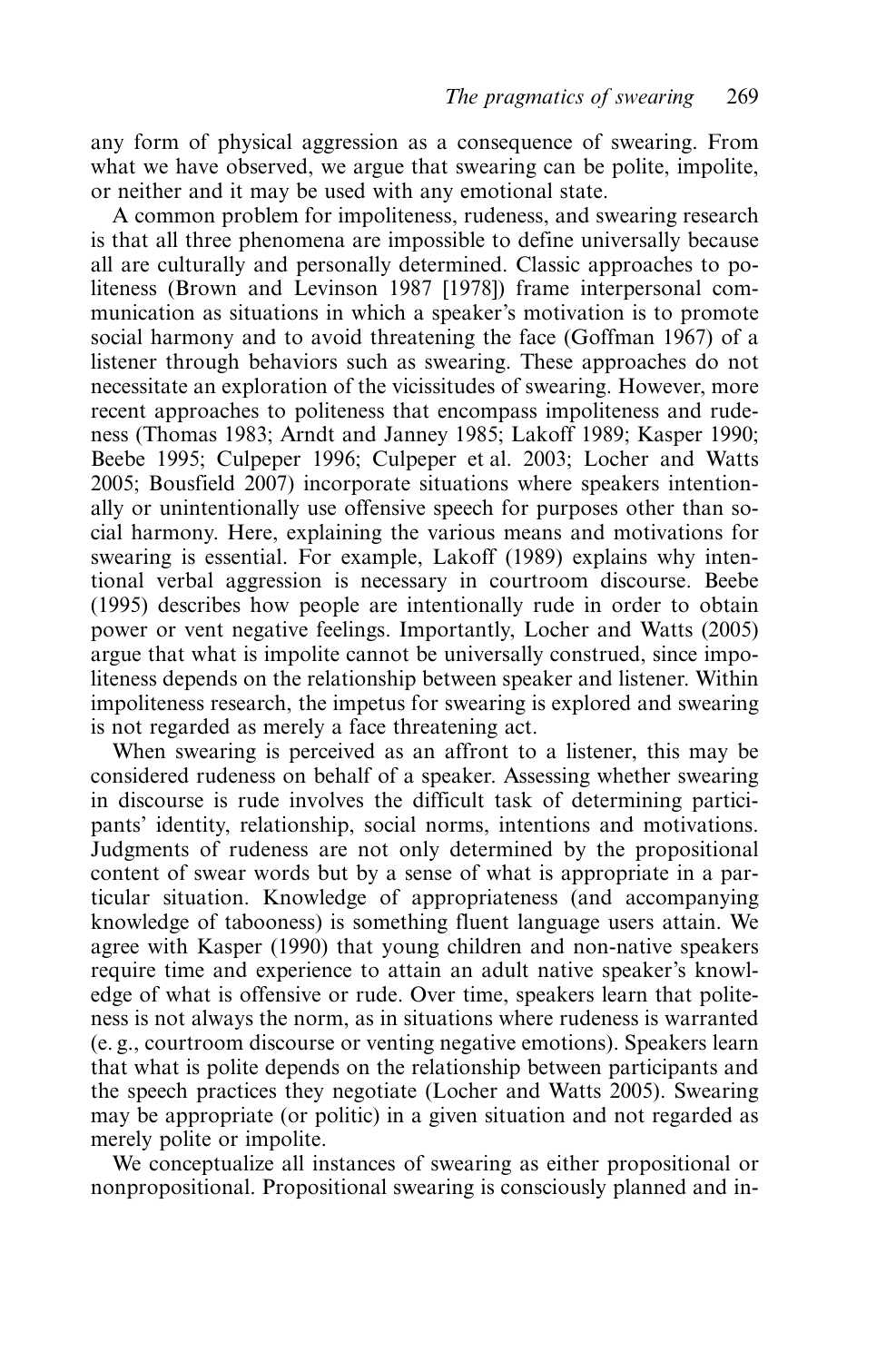$t$ entional  $-$  in this case, the speaker controls the content of the utterance. Within instances of propositional swearing, there is much overlap with research on linguistic impoliteness and rudeness. Propositional swearing can be polite or impolite, or potentially neither. It is polite when it promotes social harmony, as in face building (e. g., *This pie is pretty fucking good!*). It is rude when used to deliberately attack someone, as in face threat (e. g., *You fucking asshole!*); rude when used to aggressively bully or gain power as in Beebe's (1995) "strategic rudeness"; and rude (albeit less intentionally) when occurring as the result of a between-speaker disparity in understanding and adhering to the rules of politeness, which is "pragmatic failure" according to Thomas (1983). Swearing is also rude when it is used to publicly vent strong emotions as in "volcanic rudeness", which is predicated on the idea that it is rude to over-emote in any circumstance (Kasper 1990; Beebe 1995). We hasten to add that, as people sometimes report feeling better after venting strong emotions publicly, this behavior can be perceived as cathartic rather than rude (Jay et al. 2006).

In contrast to the above examples, nonpropositional swearing is unintentional, unplanned and uncontrollable. It involves automatic emotional responses, occurring most frequently in response to sudden bursts of emotion (e. g., surprise) or as a result of brain damage. We do not consider nonpropositional swearing polite or impolite, except to an uninformed listener who may be offended at the content of the utterance. The offense on the part of the speaker is unintentional.

Acts of swearing can be understood as the end products of neurological, psychological, and sociocultural (NPS) processes (see Jay 2000, 2003). Each of the NPS factors takes time to develop and evolve in one's life, as each factor depends on maturation and experience. While the focus of the present research is to explore sociocultural contributions to the perception of swearing as impolite or offensive, we briefly describe the three NPS factors and their impact on swearing.

# **3. Neurological factors**

Neurological factors involve neurobiology that relates to emotional language use. Swearing is a product of language processing areas in the left frontal and temporal lobes as well as emotional processing areas in the right cerebral hemisphere and subcortical structures, most notably the amygdala. Enhanced amygdala activity (a neurophysiological marker of arousal) is found during initial processing of taboo words, and is associated with enhanced attention and superior memory for taboo words (Kensinger and Corkin 2004). Subjective behavioral ratings also suggest that taboo words' most potent emotional quality is arousal (e. g., Janschewitz in press).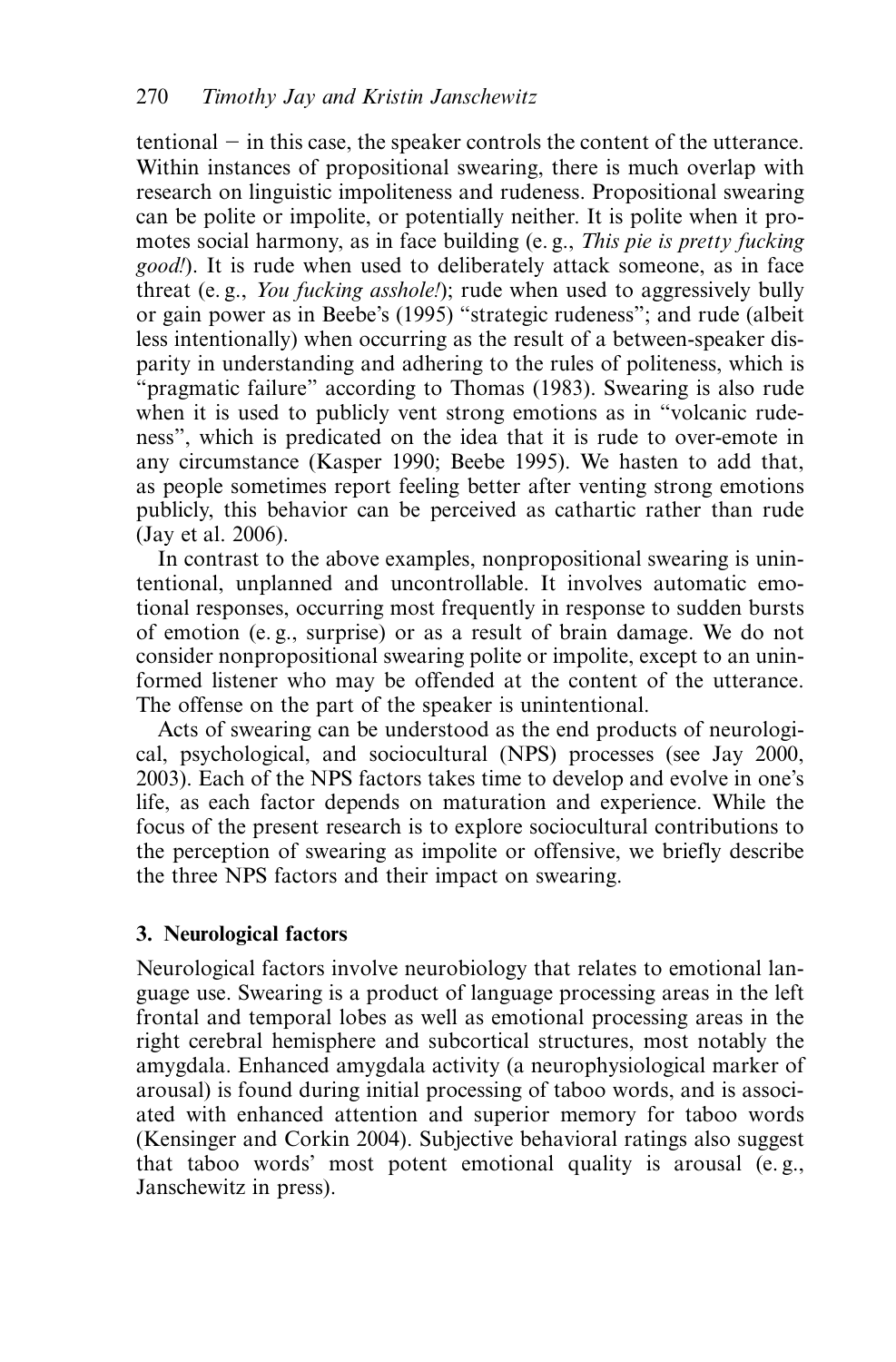The frequency of swearing depends on the integrity of brain areas implicated in cognitive control processes (e. g., ventral prefrontal cortex); damage to which is associated with an increase in socially inappropriate behaviors and speech, including swearing (Damasio 1994; Grafman et al. 1996). Damage to primary language areas (e. g., Broca's area) that results in aphasia commonly produces increased swearing and exaggerated emotional reactions. Conversely, damage to the right hemisphere results in emotional indifference and blunted emotional speech comprehension and production. Neurological dysfunction in or near the amygdala is commonly associated to changes in the fight or flight mechanism, such that patients have extreme emotional responses or none at all (see Adolphs et al. 1999). Compulsive swearing, or coprolalia, has been associated with neurological conditions in Tourette syndrome, dementia in Alzheimer's disease, senile dementia, and epilepsy (Jay 2000).

Neuropsychological research (see Jay 2000) has revealed that swearing episodes exist on a continuum from thoughtful and purposeful (e. g., one chooses a particular swear word for a joke) to automatic and uncontrollable (e. g., Touretters' outbursts). These findings underlie the distinction between propositional and nonpropositional swearing mentioned earlier (see also van Lancker 1987). Neurological factors influence both propositional and nonpropositional swearing, but nonpropositional utterances make it particularly clear that we are not always able to control swearing; emotions arise involuntarily. Psychological and cultural factors play a significant role when one has the time and resources to make conscious word choices.

# **4. Psychological factors**

The psychological aspect of swearing follows a maturational time course and depends to a great degree on one's experiences during development. Psychological factors most directly associated with swearing are trait anger, religiosity, sexual anxiety, verbal aggressiveness, and Type A personality (Martin and Anderson 1997; Jay 2000, 2005; Deffenbacher et al. 2004; Rancer and Avtgis 2006). Gender plays an important role in swearing, as boys and girls are socialized differently. The coping strategies of men and women differ to a degree, which affects the frequency of use of swear words. For example, cultural norms for the expression of anger or aggression vary by gender, and women and men use these emotions differently. Men are more likely than women to swear when frustrated or angry, while women are more likely than men to view swearing in anger as loss of control and realize that swearing might jeopardize their relationships with others (Bird and Harris 1990). Field studies reported by Jay and Janschewitz (2006) demonstrated that swearing depends on the gender of the speaker and the gender of the listener, that is, men and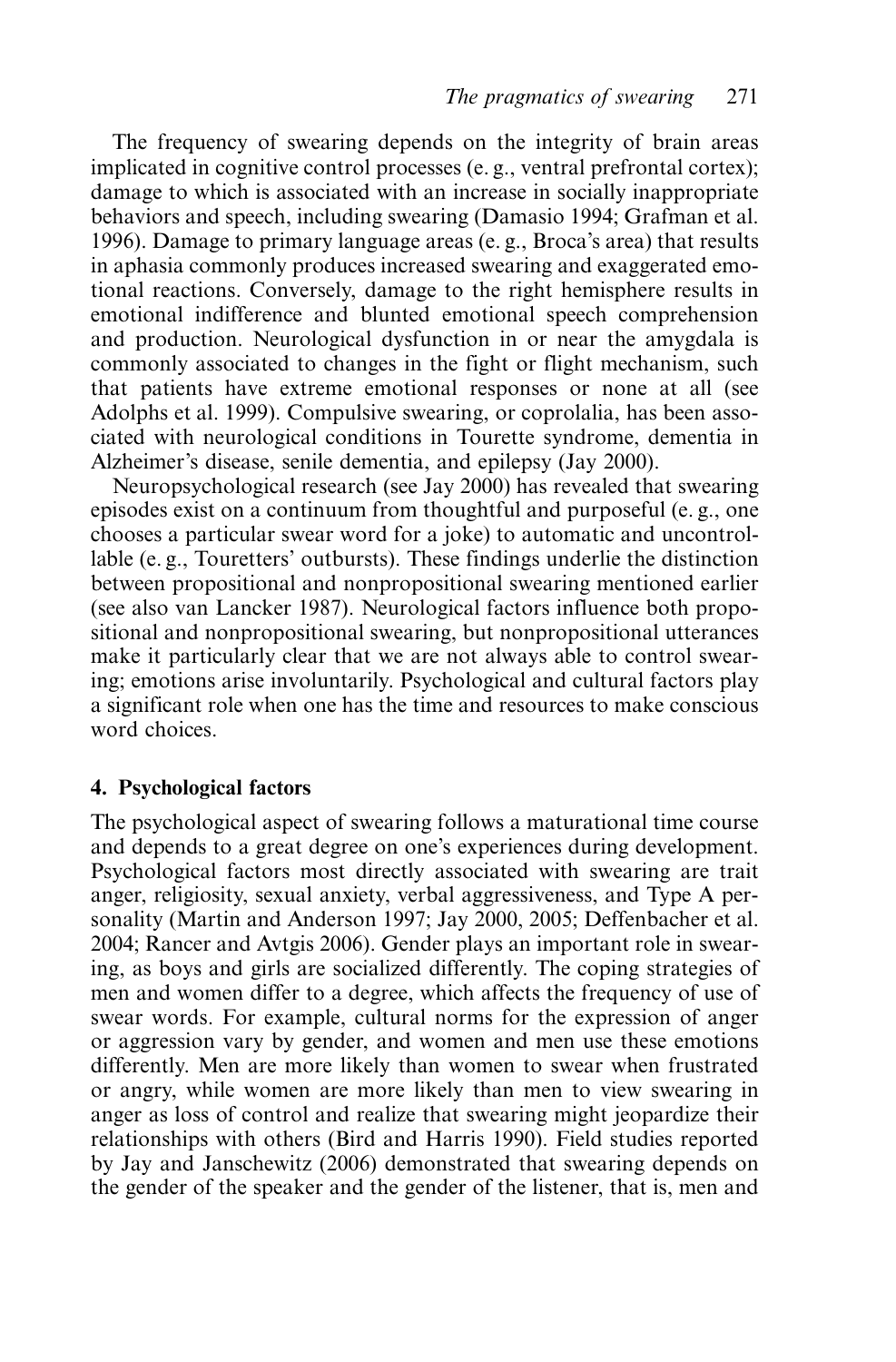women swear at roughly the same rate but men use more offensive language than women, especially in the company of other men.

We have also shown that the kinds of words one uses to swear and insult others change over the course of development (Jay 1992). Young children use words such as *fraidy cat* or *pooh-pooh* that will later drop out of adolescent and adult swearing lexicons. Children are more sensitive to mild taboo words (e. g., *fart, dork, wimp*) than adults, who find mild words inoffensive (Jay and Janschewitz 2005). Adolescents are more sensitive than young children to the multiple meanings of taboo words such as *baby, pig*, or *balls*. Adults are more likely than children to draw on abstract, symbolic, and political aspects of experience, as in the use of *damned Nazi* or *sexist bastard*.

No one is born knowing how to swear; we learn this from parents and peers. Presently little is known about factors underlying the initial acquisition of swear words. We have proposed that one's personal experience of being punished for swearing, for example, having soap put in one's mouth, classically conditions the emotional reaction to swear words (Jay et al. 2006). Parental punishment for swearing is not universal, as we discuss in the following section (see White 2002). Further, how one is punished or rewarded for swearing affects one's likelihood of swearing in a particular context. Children learn that they can swear more freely on the playground than in the classroom. One's developmental sensitivity to context brings us to the question of cultural contexts.

#### **5. Sociocultural and pragmatic factors**

Sociocultural influences on swearing vary from culture to culture and take some time and experience within a culture to be fully appreciated. Swearing is influenced by pragmatic (contextual) variables such as the conversational topic, the speaker-listener relationship, including gender, occupation, and status, and the social-physical setting of the communication with respect to whether the swearing takes place in a public or private location, one's jurisdiction over the location, and the level of formality of the occasion. These variables allow us to determine when swearing is likely or unlikely, when it is an affront to appropriateness.

What speech is appropriate in a given situation depends in part on the topic of conversation. Consider trying to converse about a taboo topic such as sex. People find it difficult to discuss sexuality (e. g., menstruation, masturbation, intercourse) and sex talk is avoided because it is likely to cause anxiety. Sexual slang is too offensive and clinical terms are unfamiliar and unable to capture fully one's feelings about sex. A good means of locating taboo conversational topics is to listen for the presence of euphemisms in conversations, which are by definition terms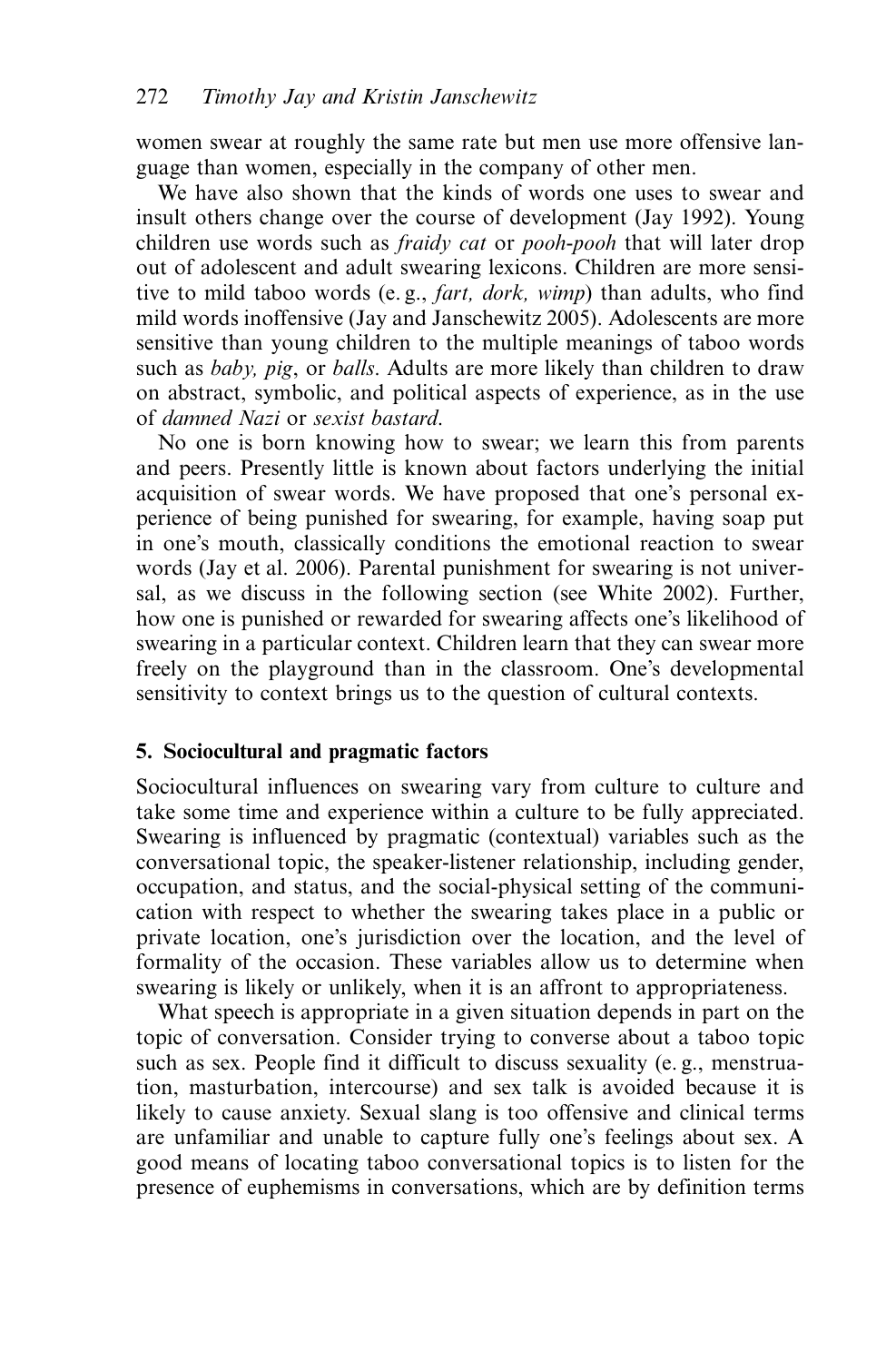that are used to avoid more offensive counterparts. We say that we *make love* in mixed company but not that we *fuck* (see Allan and Burridge 1991).

Another powerful influence on the likelihood of swearing is the social and physical location of the dialogue. People are more likely to swear in relaxed environments than in formal environments. In order to get a better sense of how people evaluate swearing as a function of context, we asked a group of college students to estimate the likelihood of hearing swearing in various college campus locations (Jay 1992). Locations populated by students, especially the dorms and pub, were the most likely places to hear swearing, while academic offices and campus services locations were rated the least likely to hear swearing. Related research on the likelihood of hearing sexually explicit language and sexual jokes indicates that we are more comfortable with sexual language in relaxed settings than at work (Pezdek and Prull 1993).

Speaker-listener relationship, in terms of status (e. g., education, income, occupation), is another critical determinant of swearing likelihood and appropriateness. One simple means of objectifying status is through job title, for example, a doctor has more status than a nurse, and an academic dean has more status than a janitor. To measure students' perceptions of the effect of status on swearing we presented college students with a list of male and female occupations and asked them to judge how likely each man or woman in that occupation was to swear and how appropriate it would be if they did (Jay 1992). We selected occupations that were represented on campus from rankings of occupational prestige from previous sociological research (Miller 1977). There were differences in occupation as a function of gender and status; for example, men were always expected to swear more than women in equivalent occupations and higher status personnel (e. g., dean) were expected to swear less than lower status personnel (Jay 1992).

One's relationship with the speaker can have a significant impact on what is considered impolite or rude (Locher and Watts 2005). How would you feel if your best friend insulted someone with a taboo phrase? How would you feel if your worst enemy used that same phrase to debase the same person? Several years ago we documented how friendliness affects the use of and comprehension of swear words (Jay 1981). Participants were asked to judge how much they would like a person who was described with taboo and nontaboo adjectives (e. g., *shitty, greedy person*) either by their best friend or by their worst enemy. The results were clear: the target person was liked less when described by one's best friend than one's worst enemy. Our friends are more persuasive or credible when they demean another person; conversely we are more likely to discount comments by our enemies. Similarly, Martin et al. (1996) showed that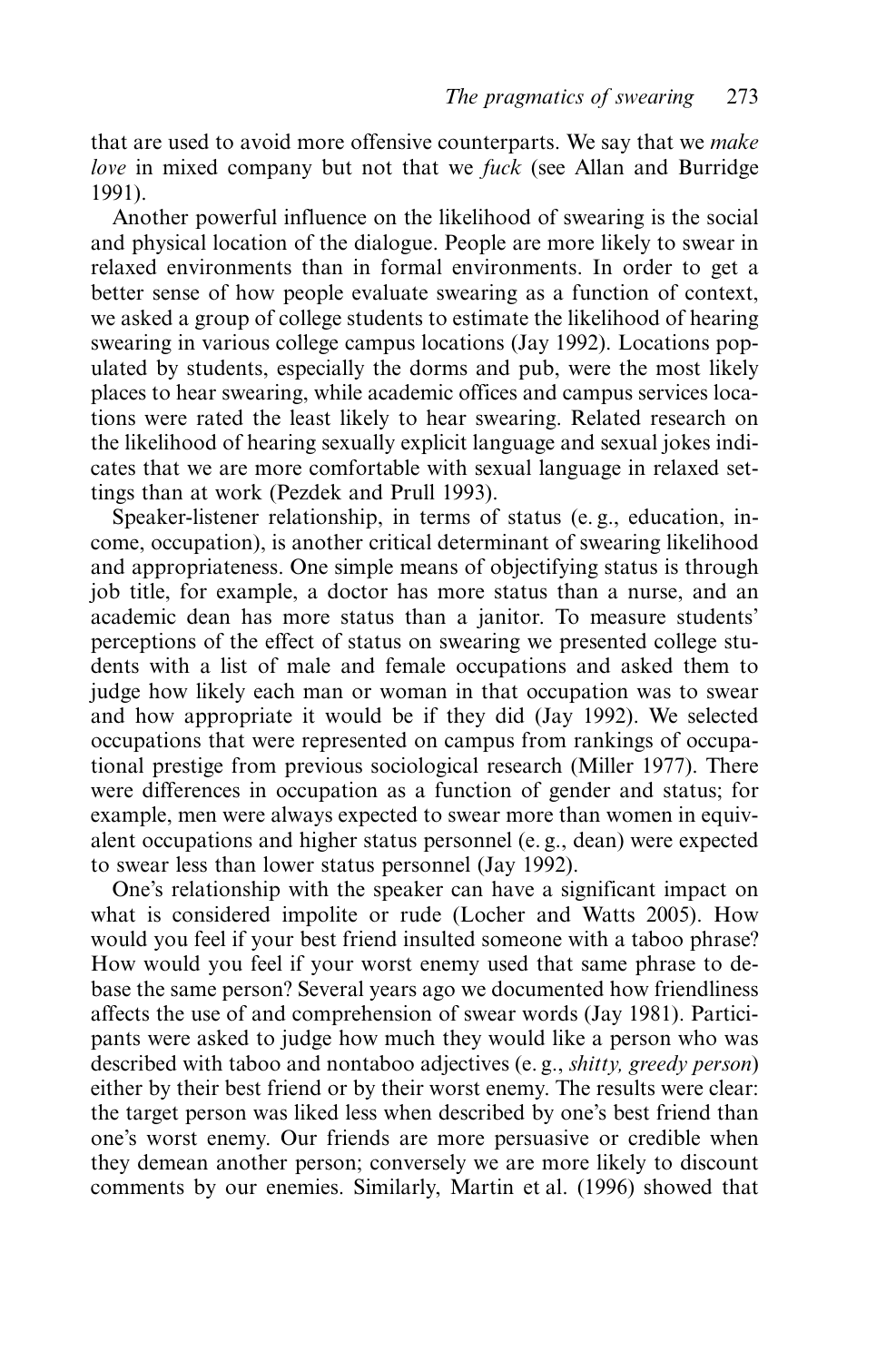receiving verbally aggressive messages from friends is more hurtful than receiving them from acquaintances.

Gender plays a powerful role in swearing. Most people swear more around listeners of the same gender than in mixed crowds. We have plenty of field data to show this effect, as well as to demonstrate that the trend develops in childhood and continues into adulthood (Jay and Janschewitz 2006). Frequency of use data reported in Jay (1992) show that men are more likely to swear in public than women, that men use more offensive words than women, and that both women and men are more likely to swear in same-sex contexts than in mixed-sex contexts. Research by Wells (1989, 1990) further demonstrates that the use of vulgar terms for various sexual acts and genitalia is more likely with samesex listeners than for opposite-sex listeners or parents.

To examine the effect of contextual variables on swearing in more detail, Jay (1992) asked a group of college students to estimate the likelihood and the offensiveness of swearing as a function of the speaker, location, and particular word used. Changes in these situational variables affected students' likelihood and offensiveness judgments, indicating that they were sensitive to dimensions of social and physical contexts as they relate to swearing or rudeness. Their likelihood estimation rankings were highly correlated with public swear word rankings (see Jay 1978).

Sociocultural knowledge regarding swearing, rudeness, or impoliteness is acquired as the product of living in a culture and contacting different communities of practice which reward, punish, or are indifferent to offensive speech. Reactions to swearing are pointedly marked by power and status relationships. In Australia, police routinely arrest indigenous adolescent males for using "offensive" words such as *fuck* or *cunt,* which the same police use freely in public without sanction (White 2002). To fully understand swearing, one has to appreciate the contexts and communities in which it occurs. Not everyone is as anxious about swearing as middle-class American speakers. In some indigenous communities in Australia, swearing at or in front of one's mother is not considered rude (White 2002). This pattern is different in "Western" societies, where most parents punish their children for swearing at or in front of adults (Jay et al. 2006).

Multilingual knowledge of swearing in native and non-native languages is a topic that bridges psychological development of swearing and cultural influences on swearing. Native and non-native speakers have different knowledge of swearing, politeness and rudeness (Thomas 1983). Dewaele (2004) demonstrated that the perceived emotional force of swear words is highest in one's native language and gradually declines in languages learned later. This is especially true for speakers who learn non-native languages in the classroom as opposed to natural contexts.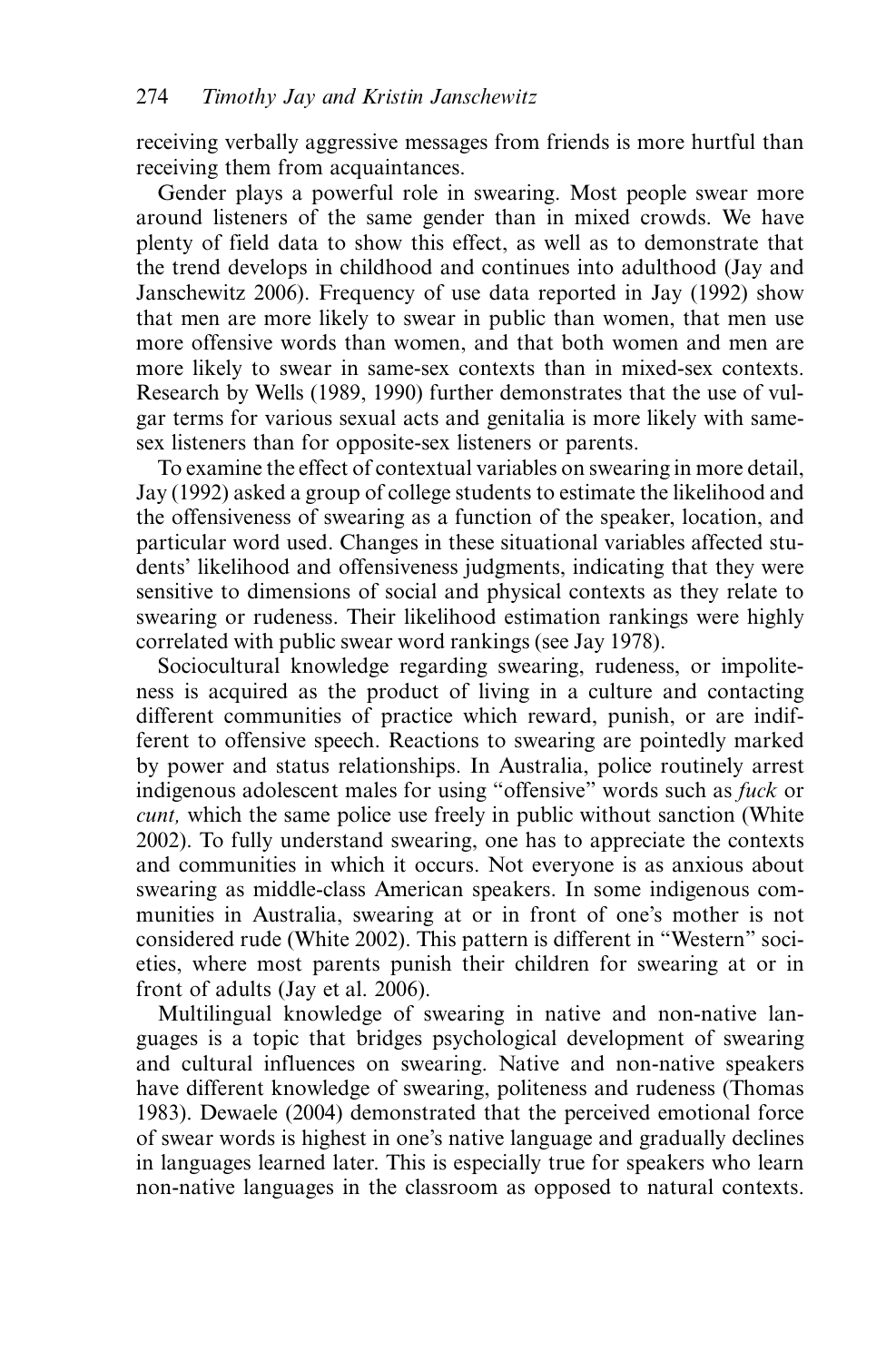In line with Dewaele's finding, Harris et al. (2003) showed higher autonomic nervous system reactivity to taboo words presented in a native language than in a second language. As for gender differences in multilingual swearing, Dewaele (2004) also reported that, overall, female participants gave higher scores than male participants to the perceived power of swear words, confirming and extending what we have reported about gender differences in native American English speakers.

Our use of and reaction to swear words tells us who we are and where we fit in a culture; in short, our identities are marked by our use of swear words. Through cultural experiences we learn what words are deemed polite or impolite in particular situations, as is espoused in relational theory (Locher and Watts 2005). Similarly NPS theory (Jay 2000) proposes that people learn to swear under conditions that foster or reward swearing (e. g., getting respect from peers for swearing fluently). We learn to inhibit swearing in situations where there is a personal cost, such as being punished or losing face. Any number of social sanctions can influence our use of swear words; these may be as drastic as getting sacked at work or as mild as receiving dirty looks in public. Situations in which we inhibit our use of swear words (e. g., wedding ceremonies or church services) are markedly formal. Informal situations during which swearing is more likely include athletic competitions, bar conversations, or working class laborer conversations. Informal situations can also exclude swearing, for example, talking to your grandmother. Swearing, like strategic rudeness (Beebe 1995), may also be socially advantageous, and therefore likely, as instrumental aggression (e. g., a schoolyard bully may be verbally aggressive to intimidate his mates and make them compliant).

One way to compare inappropriateness across cultures is to examine cross-cultural comparisons of taboo words used by Touretters (Jay 2000). By definition Touretters' behaviors and speech during coprolalic episodes are those deemed most socially inappropriate. Another avenue of cross-cultural contrast is to compare attitudes and perceptions of multilinguals.

### **6. Present research: Bilinguals' perceptions of swearing in English**

We have presented evidence that native speakers' knowledge of swearing appropriateness is contextually flexible; able to dictate a number of ways in which swearing can be appropriate or impolite. In the course of learning a new language, we suggest that a non-native speaker, like a native child, will acquire the knowledge that some words are taboo before developing a nuanced understanding of how and when to use taboo words. The goal of the present study was to show that native speakers' judg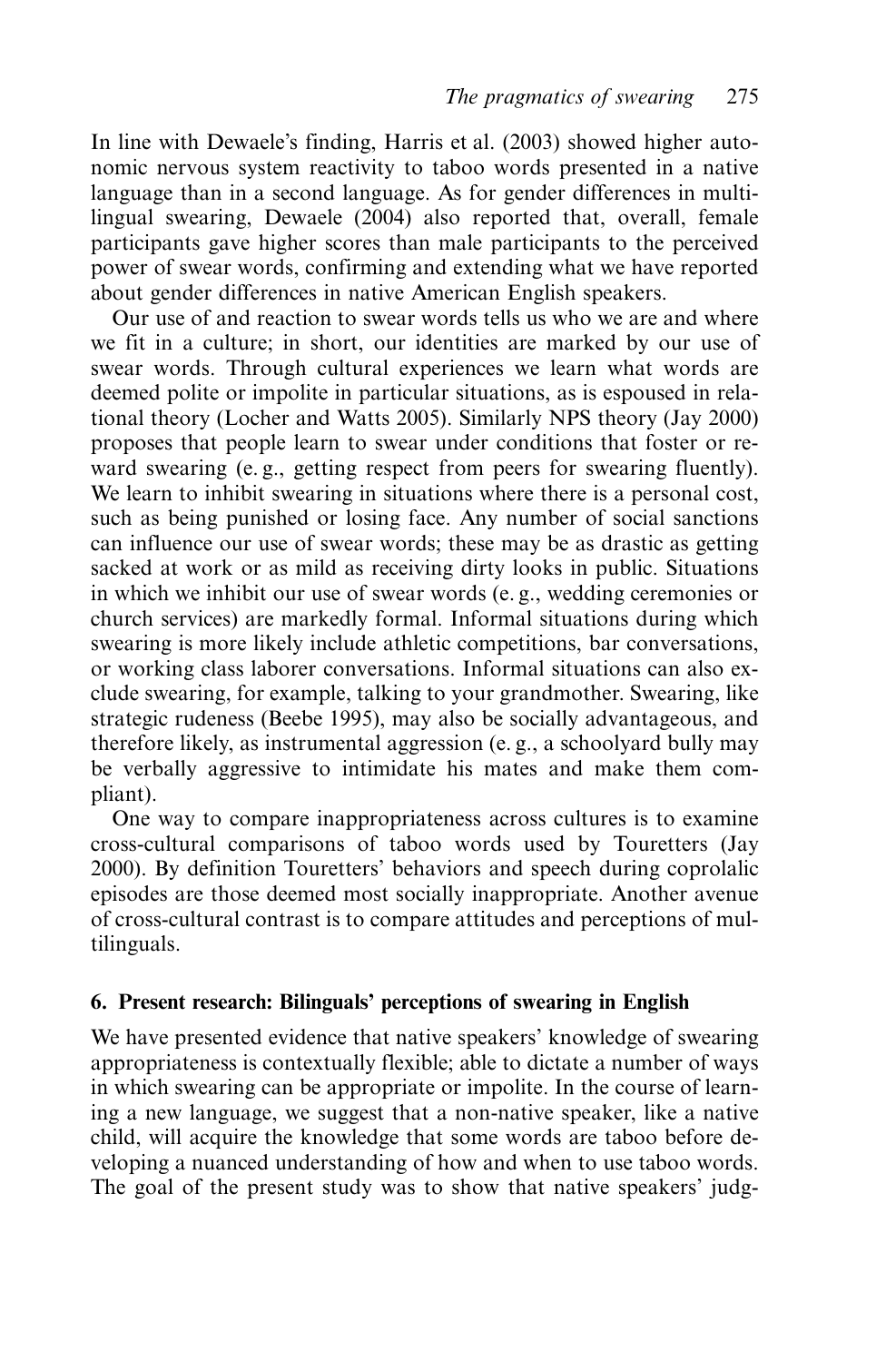ments about the appropriateness of taboo language are informed by the tabooness of the particular word used as well as the speaker and location of the utterance. In contrast, non-native speakers' judgments about appropriateness should be less sensitive to the overall offensiveness of the utterance as well as contributing contextual factors.

The present experiment tested the effects of English experience and gender on ratings of offensiveness and likelihood of use of taboo words in different social and speaker contexts. This research was a replication and extension of Jay (1992), which manipulated speaker, location and word in hypothetical scenarios involving taboo words. As in Jay (1992), an inverse relationship between offensiveness and likelihood was expected, and ratings were expected to depend on contextual variables, with the highest offensiveness and lowest likelihood ratings pertaining to high status speakers who used highly offensive taboo words in campus locations that were not considered their turf (Jay 1992, 2000).

Native English speakers were expected to have a more context-dependent sense of appropriateness than non-native English speakers, reflected by greater variability in offensiveness and likelihood ratings relative to non-native speakers. Non-native speakers' degree of English experience was accordingly expected to influence their overall estimates of likelihood and offensiveness. We expected lower offensiveness ratings from non-native speakers to whom English was learned most recently. Both subjective estimates of taboo word offensiveness (Dewaele 2004) and measures of autonomic reactivity in response to taboo words (Harris et al. 2003) have been demonstrated to be lower with less experience in a non-native language. A gender difference was expected for both native and non-native speakers such that women were expected to provide higher offensiveness ratings than men.

Participants were 121 undergraduate students from the University of California at Los Angeles who were compensated with course credit for participating. Sixty-eight were native English speakers (41 women, 27 men; age  $M = 20.27$ ,  $SD = 1.97$  years) and 53 were non-native English speakers (34 women, 19 men; age  $M = 20.75$ ,  $SD = 2.44$  years). Nonnative speakers provided estimates of their amount of experience with English ( $M = 11.82$  years;  $SD = 4.43$  years) and the age at which they became fluent in English ( $M = 11.57$  years;  $SD = 5.84$  years). The composition of our non-native sample reflected diverse native language backgrounds: 11 Chinese (Cantonese, Fukien, Mandarin, or unspecified); 10 Korean; 8 Spanish; 5 Indonesian; 5 Vietnamese; 3 Farsi; 3 Russian; 2 Bulgarian; and 1 each of the following: Hungarian, Igbo, Italian, Japanese, Polish, and Tagalog.

We used a mixed  $3 \times 3 \times 3 \times 2 \times 2$  design to manipulate three within-subjects contextual variables and the between-subjects variables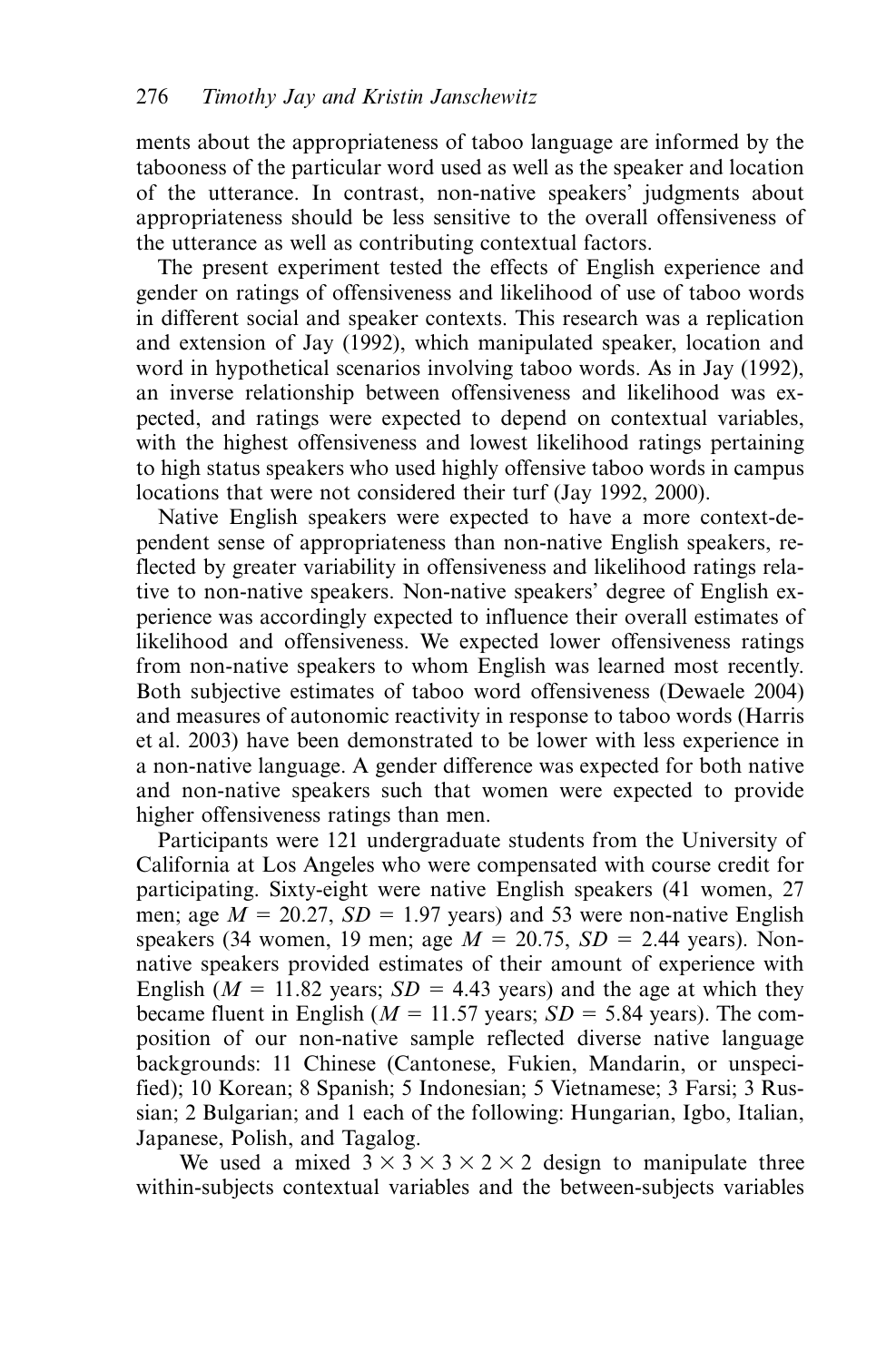of gender (female and male) and English experience (native or non-native) of our raters. The within-subjects variables were the speaker status (dean, student, janitor), location (dean's office, dorm room, parking lot), and tabooness of a word (high, medium, low) presented in hypothetical scenarios. All combinations of these variables were presented twice throughout the course of the experiment, once in a questionnaire measuring the offensiveness of the scenario and once in a questionnaire measuring the likelihood of the scenario. All ratings were made on a  $1-7$ Likert scale where 1 meant low offensiveness or likelihood, and 7 meant high offensiveness or likelihood.

Speakers and locations were chosen to be familiar to our student sample. The level of tabooness of taboo words came from ratings from a previous UCLA norming study. Taboo words high in tabooness were *cocksucker, cunt* and *fuck*. Medium-tabooness words were *bastard, goddamn,* and *piss*. Low taboo words were *crap, hell* and *idiot*. All combinations of these taboo words and the speakers and locations mentioned above were presented in each questionnaire, creating a total of 81 scenarios per questionnaire. An example question was: *How likely would it be to hear a dean say "idiot" in a dorm room?* Four versions of each questionnaire were created with scenarios in randomized order, to control for within-questionnaire order effects. A demographic questionnaire, which assessed participants' experiences with English, was also administered.

The research protocol was approved by the UCLA Institutional Review Board according to their standards for treatment of participants. Informed consent was obtained at the beginning of the experiment. No participants declined to participate after being warned about the content of the questionnaires. Participants completed the experiment individually. The demographic questionnaire was given first; following that, participants received the offensiveness and likelihood questionnaires in counterbalanced order, so that across all participants each questionnaire was presented an equal number of times first. Across all participants the different randomized orders were presented an equal number of times, and the presentation of the orders varied independently. Completion of all questionnaires was self-paced, typically taking 30 minutes.

#### **7. Results**

Offensiveness and likelihood ratings were analyzed separately with 5 way mixed ANOVAs. Speaker, location and tabooness were within-subjects factors and gender and English experience were between-subjects factors. Greenhouse-Geisser corrections were used on all significant *F* and associated values that violated the assumption of sphericity. All post hoc tests were evaluated using a Bonferroni correction to maintain an alpha level of .05.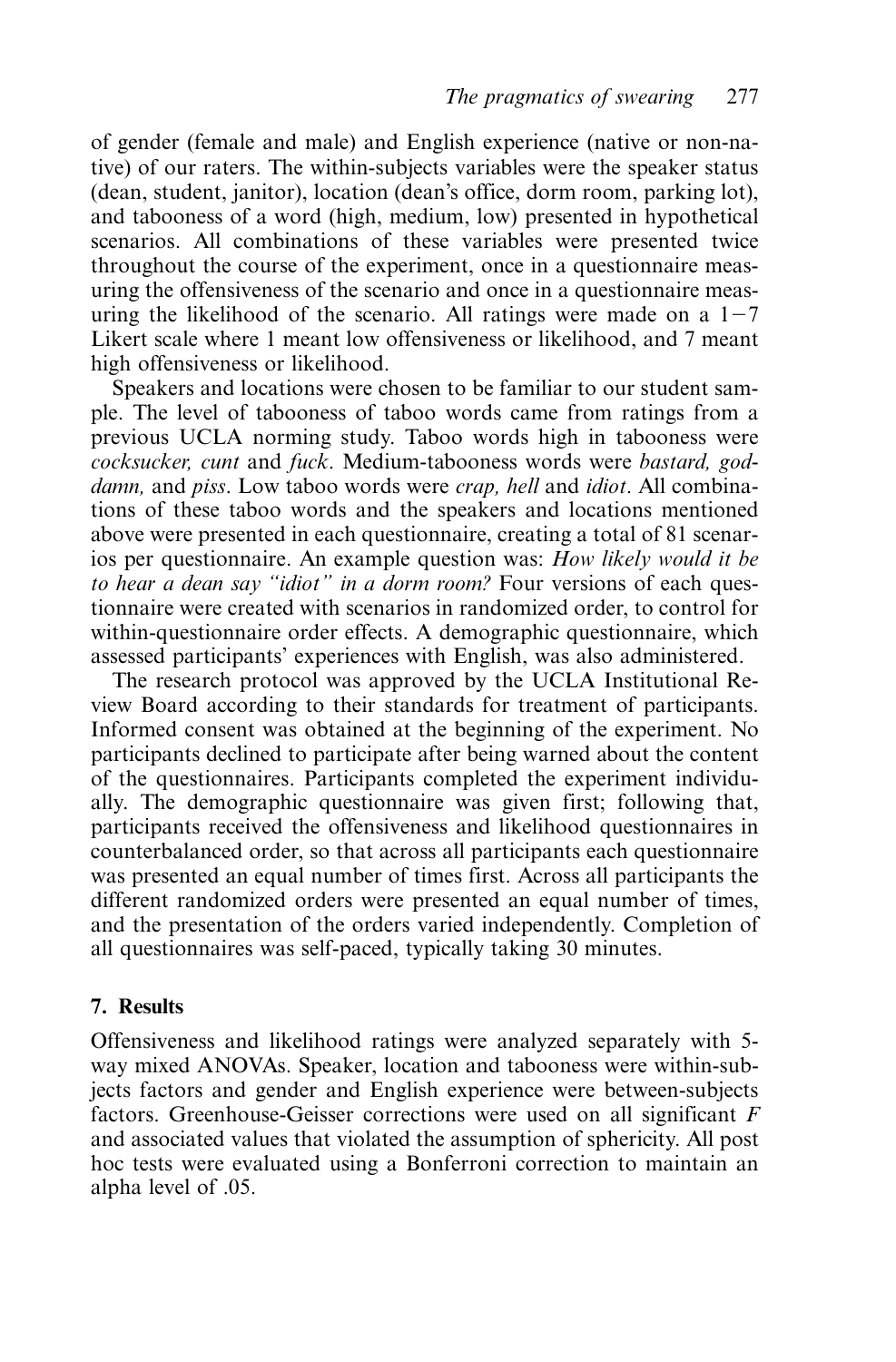# **8. Context effects on offensiveness and likelihood ratings**

For offensiveness ratings, significant main effects were found for speaker  $(F(2, 178) = 97.93, MSE = 2.72, p < .001$ , location  $(F(2, 178) = 350.79,$  $MSE = 2.96, p < .001$ , and tabooness  $(F(1, 165) = 577.07, MSE =$ 4.12, *p* < .001). Significant speaker-location (*F*(2, 290) 179.58, *MSE*



Figure 1. *Speaker-location-tabooness interaction for offensiveness ratings. Graphs present ratings by speaker; lines represent tabooness of word.*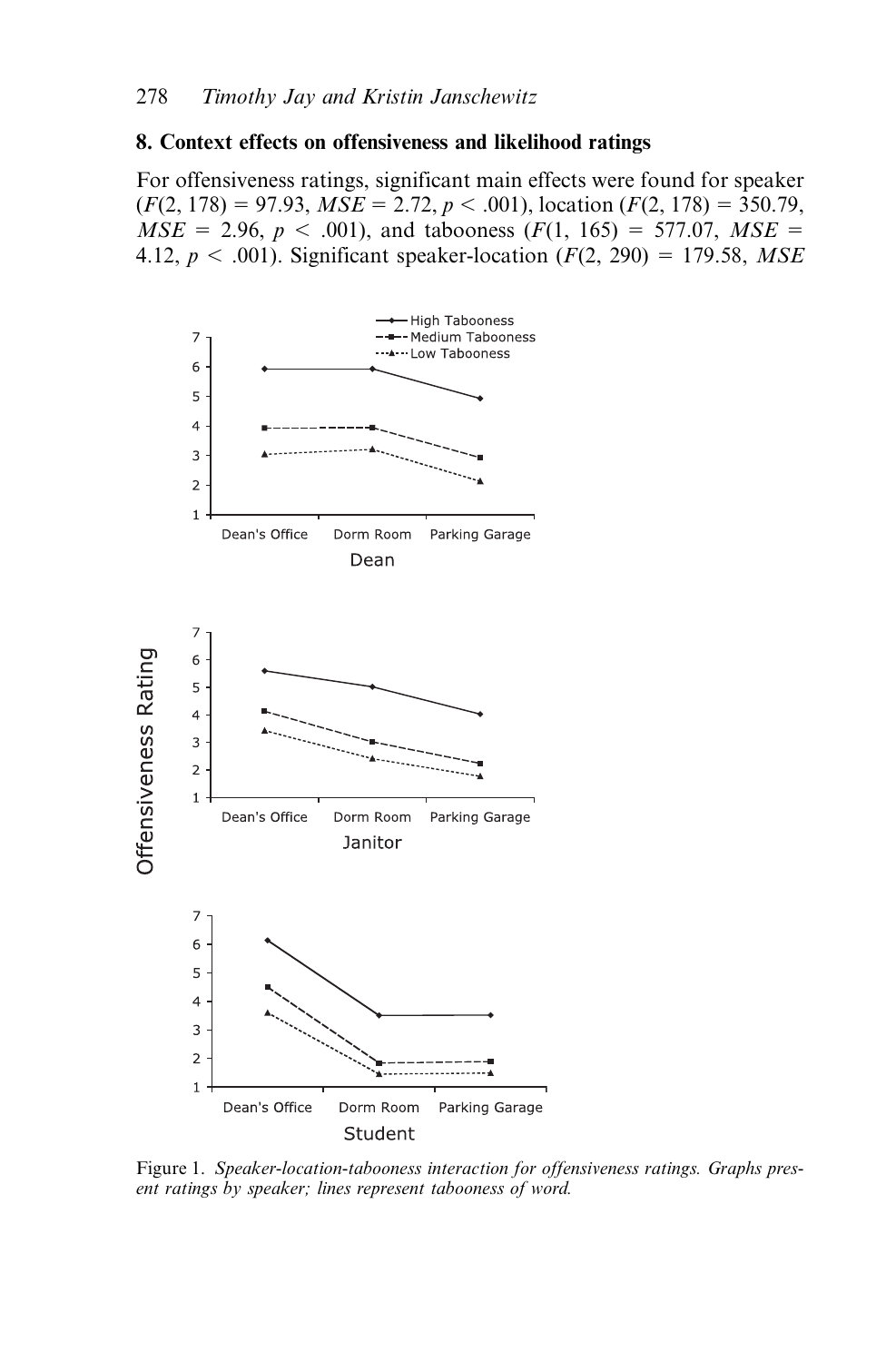$= 1.24$ ,  $p < .001$ ), location-tabooness ( $F(3, 298) = 4.85$ ,  $MSE = 0.82$ ,  $p = .004$ ), and tabooness-speaker (*F*(3, 397) = 21.68, *MSE* = 0.42,  $p < .001$ ) interactions were also obtained. These effects are best summarized in the significant speaker-location-tabooness interaction (*F*(7, 766)  $= 3.69$ , *MSE* = 0.31,  $p = .001$ ), illustrated in Figure 1.



Figure 2. *Speaker-location-tabooness interaction for likelihood ratings. Graphs present ratings by speaker; lines represent tabooness of word.*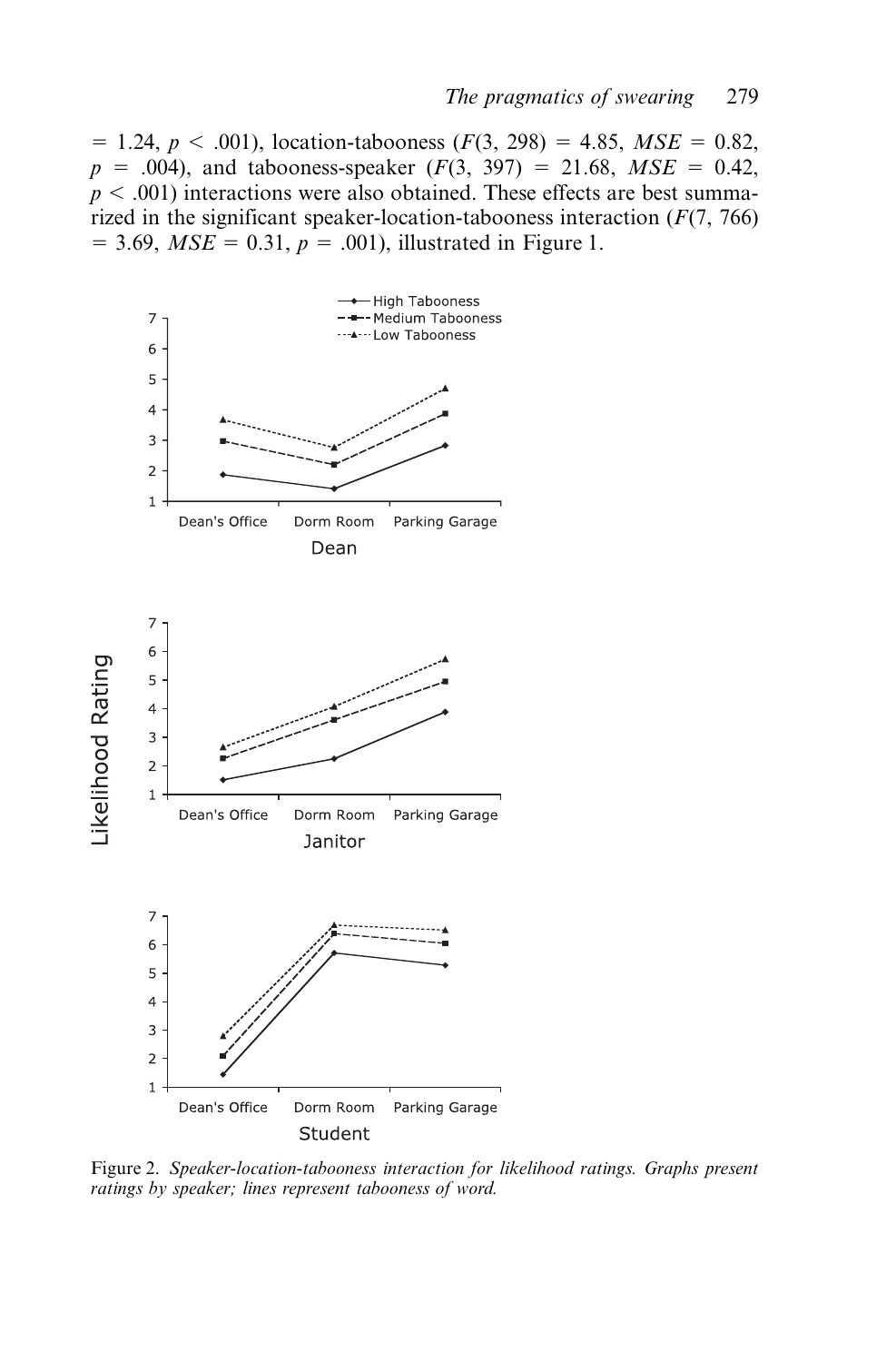Similarly, for likelihood ratings, main effects were found for speaker  $(F(2, 234) = 332.98, MSE = 2.76, p < .001$ , location  $(F(2, 211) =$ 580.60,  $MSE = 3.07$ ,  $p < .001$ ), and tabooness ( $F(2, 182) = 377.60$ , *MSE* = 1.92, *p* < .001). Significant speaker-location (*F*(3, 398) = 388.75, *MSE* = 1.58,  $p < .001$ ), location-tabooness (*F*(3, 356) = 4.20, *MSE* = 0.70,  $p = .006$ , and tabooness-speaker ( $F(3, 335) = 10.12$ ,  $MSE = 0.88$ ,  $p < .001$ ) interactions were also found. As was the case for offensiveness, these effects are summarized in the significant speaker-location-tabooness interaction  $(F(4, 468) = 7.60, MSE = 0.92, p < .001)$ , illustrated in Figure 2. Offensiveness and likelihood ratings were significantly negatively correlated with each other (Pearson's  $r = -.44$ ,  $p = .01$ ).

### **9. Effects of English experience**

Overall, there was no main effect of English experience (native versus non-native) on offensiveness or likelihood ratings. Certain results, however, supported our prediction that native English speakers would show more variability in ratings compared to non-native speakers. Significant interactions were obtained between English experience and speaker  $(F(2, 178) = 3.43, MSE = 2.72, p = .05)$  and English experience and tabooness  $(F(1, 165) = 4.02, MSE = 4.12, p = .03)$  for offensiveness ratings, and between tabooness and English experience for likelihood ratings  $(F(2, 182) = 3.68$ ,  $MSE = 1.50$ ,  $p = .04$ ). In each of these cases, post hoc tests that compared English experience within a single level of the within-subjects variable were nonsignificant. However, in each case, the range between the highest and lowest average condition rating was larger for native than non-native speakers. These effects are illustrated in Figure 3. For the speaker  $\times$  English experience interaction, the range between dean (highest overall offensiveness) and student (lowest overall offensiveness) was 0.72 for non-native speakers and 1.06 for native speakers. For the tabooness  $\times$  English experience interaction, native speakers provided a greater range between high tabooness and low tabooness offensiveness ratings (2.74 compared to 2.34). The same pattern was obtained for the range of tabooness on likelihood ratings (1.67 for native speakers versus 1.37 for non-native speakers).

One reason for the lack of a main effect of English experience may lie in the variability of English experience in our non-native English sample. Figure 4 shows the relationship between English experience and participants' average offensiveness and likelihood ratings for non-native speakers. The measure of English experience is self-reported age of fluency in English. There was a significant positive correlation between age of fluency and average offensiveness rating (Pearson's  $r = .60$ ,  $p < .001$ ); that is, the later in life participants reported becoming fluent in English,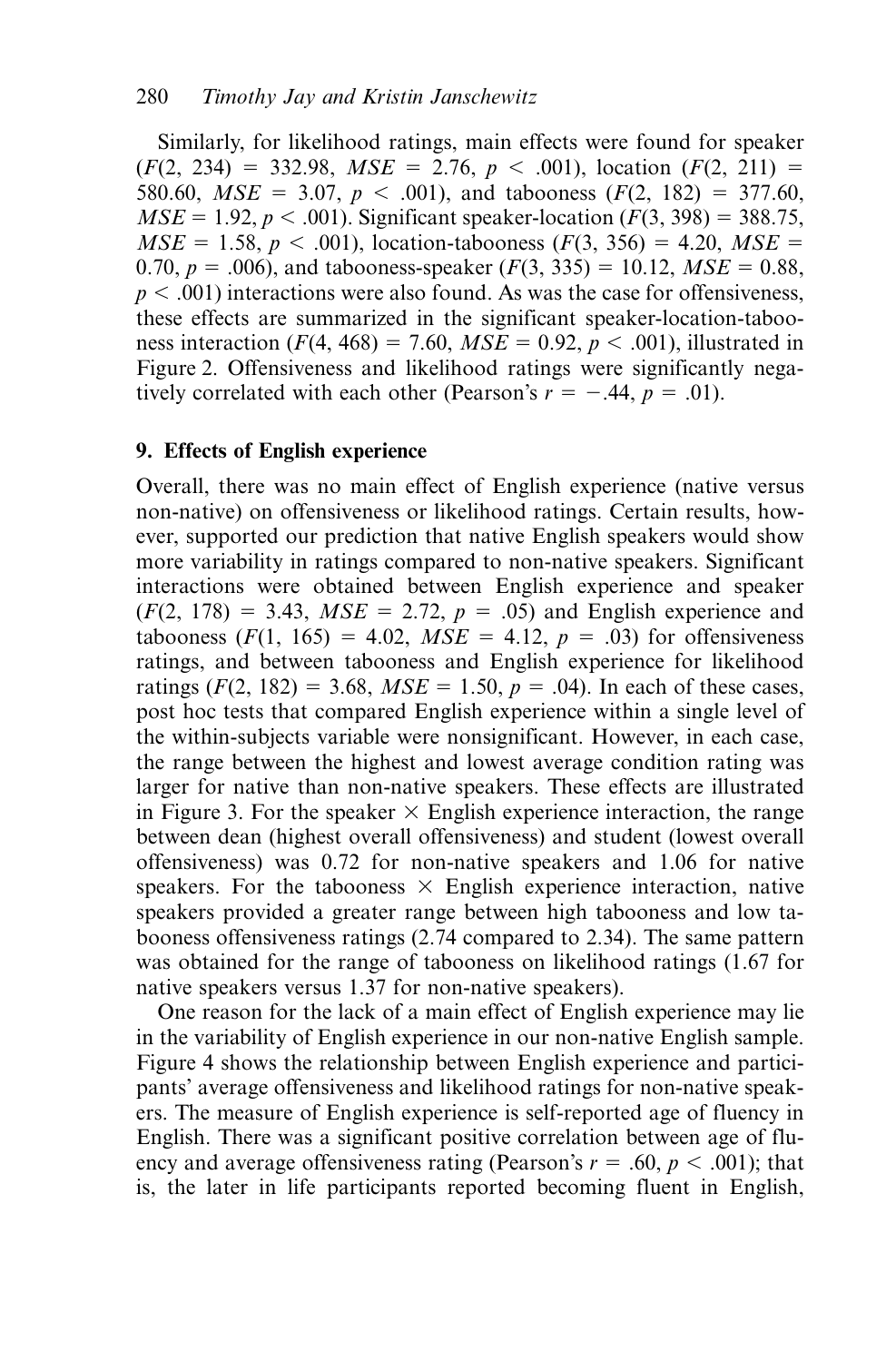

Figure 3. *Interactions which demonstrate effects of English experience on variability of ratings. Taken collectively, these show greater variability for native compared to nonnative speakers. Separate lines represent native and non-native English speakers. From top to bottom: English experience speaker on offensiveness; English experience tabooness on offensiveness; English experience tabooness on likelihood.*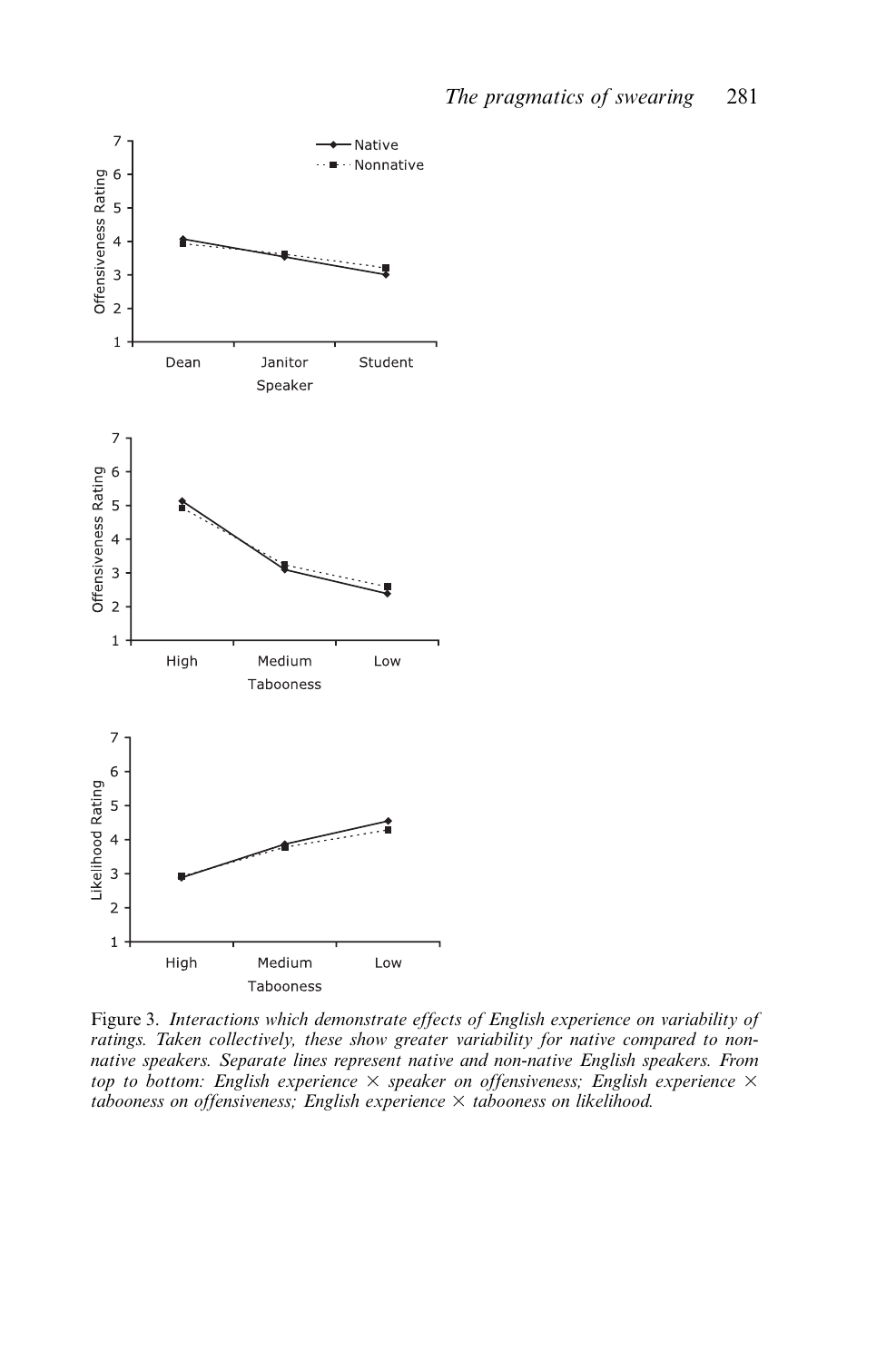

Figure 4. *Correlation between self-reported age of fluency in English and average offensiveness and likelihood ratings for non-native English speakers. For offensiveness ratings (top), there is a significant positive relationship (r .60) such that as age of fluency increases, offensiveness rating increases. For likelihood ratings (bottom), this relationship is nonsignificant* ( $r = -.20$ ), but trends in a negative direction.

the higher their average offensiveness rating. The relationship between age of fluency and average likelihood rating trended in a negative direction, but was not statistically significant (Pearson's  $r = -.20$ ,  $p = .15$ ).

We subsequently performed a median split on the non-native English speaking group based on self-reported age of fluency, creating an early group ( $n = 27$ , self-reported age of fluency  $0-11$  years) and a late group  $(n = 26, \text{ self-reported age of fluency } 12-26 \text{ years})$ . We ran  $3 \times 3 \times 3 \times 2$ mixed ANOVAs on offensiveness and likelihood ratings with speaker, location and tabooness as within-subjects variables and age of fluency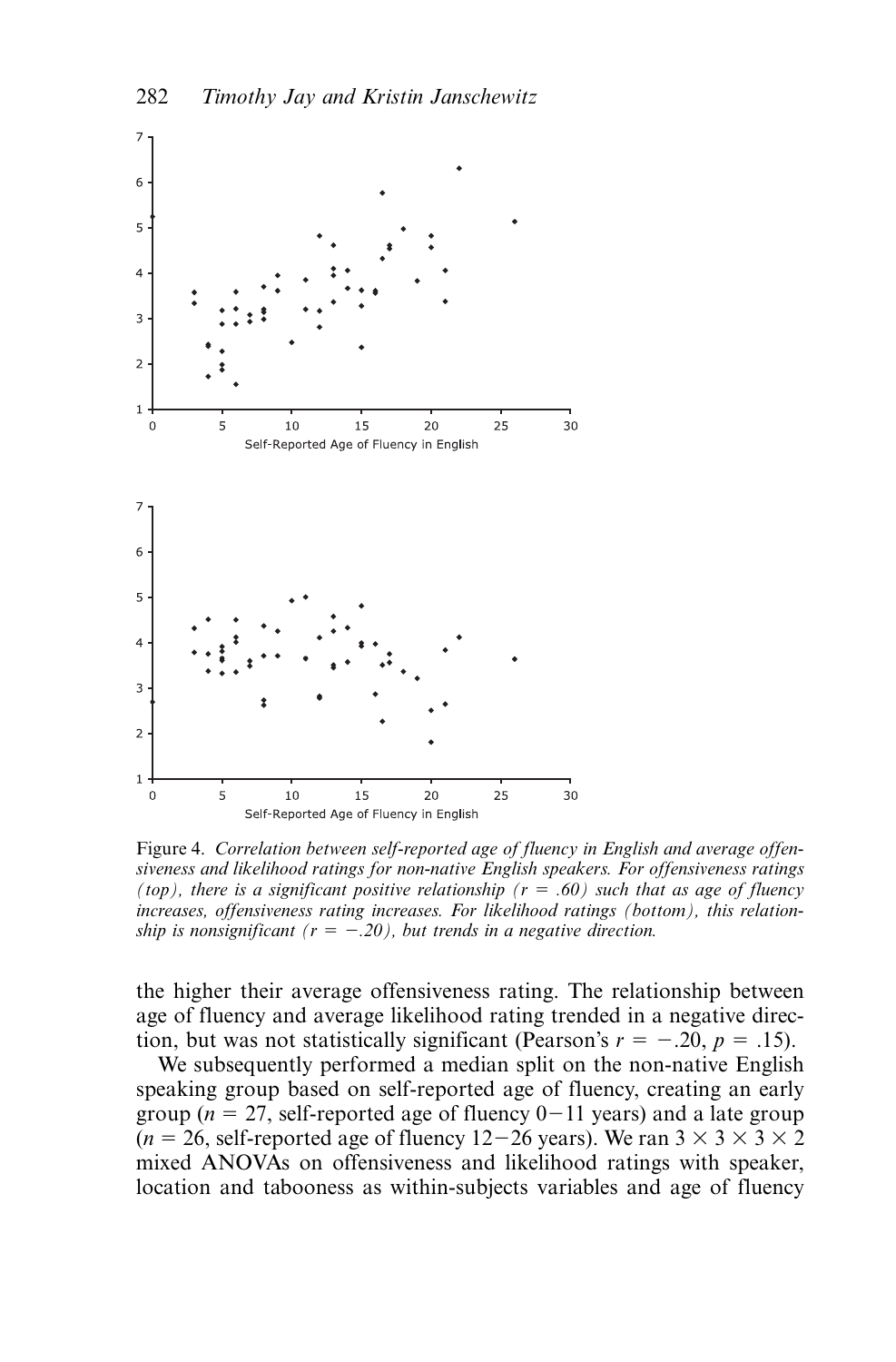(early and late) as a between-subjects variable. The test for offensiveness confirmed that early and late groups differed significantly in average offensiveness rating  $(F(1, 51) = 23.75, MSE = 18.98, p < .001)$ ; the late group provided a higher average offensiveness rating  $(M = 4.13, SD =$ 0.89) than the early group ( $M = 3.01$ ,  $SD = 0.84$ ). As is suggested by the correlational data, the test for likelihood did not show a significant main effect of English experience.

While likelihood and offensiveness ratings were found to be significantly negatively correlated for the sample as a whole, as well as for the subset of native English speakers (Pearson's  $r = -.24$ ,  $p = .05$ ), this relationship was not significant for the subset of non-native English speakers (Pearson's  $r = -.21$ ,  $p = .13$ ). It seems likely that the dependency of age of fluency on offensiveness rating and the lack of any relationship between age of fluency and likelihood rating is responsible for the nonsignificance of the offensiveness-likelihood correlation.

# **10. Effects of gender and language experience**

In support of our prediction that women would provide higher offensiveness ratings than men, a significant interaction between the gender of the rater and his or her English experience was obtained  $(F(1, 117))$  = 4.135,  $MSE = 22.09$ ,  $p = .04$ ). Post hoc tests showed a trend toward a gender difference on overall offensiveness ratings for native English speakers ( $t(66) = 1.96$ ,  $p = .05$ , uncorrected); offensiveness ratings were numerically higher for women ( $M = 3.68$ ,  $SD = 0.88$ ) than men ( $M =$ 3.26,  $SD = 0.86$ ). There was no gender difference in offensiveness ratings for non-native speakers ( $p = .50$ ).

# **11. Conclusions**

Our results replicated earlier findings by Jay (1992), demonstrating that people are sensitive to pragmatic variables underlying swearing: speaker, location, and type of word. This sensitivity to offensiveness and likelihood provides a basis for judgments about appropriateness. Generally speaking it is less appropriate for a dean to swear than it is for a student. We expect a dean to exercise more restraint and caution because the dean is in a position of respected authority. Appropriateness also depends on setting. Although it is less appropriate for a dean to swear than it is for a student, it is more appropriate for a dean to swear in the office than it is to swear anywhere else on campus. Conversely it is very inappropriate for a student to swear in a dean's office while it is entirely appropriate in a dorm room. Notably, in all contexts the actual taboo word used greatly affects appropriateness - all taboo words are not equal.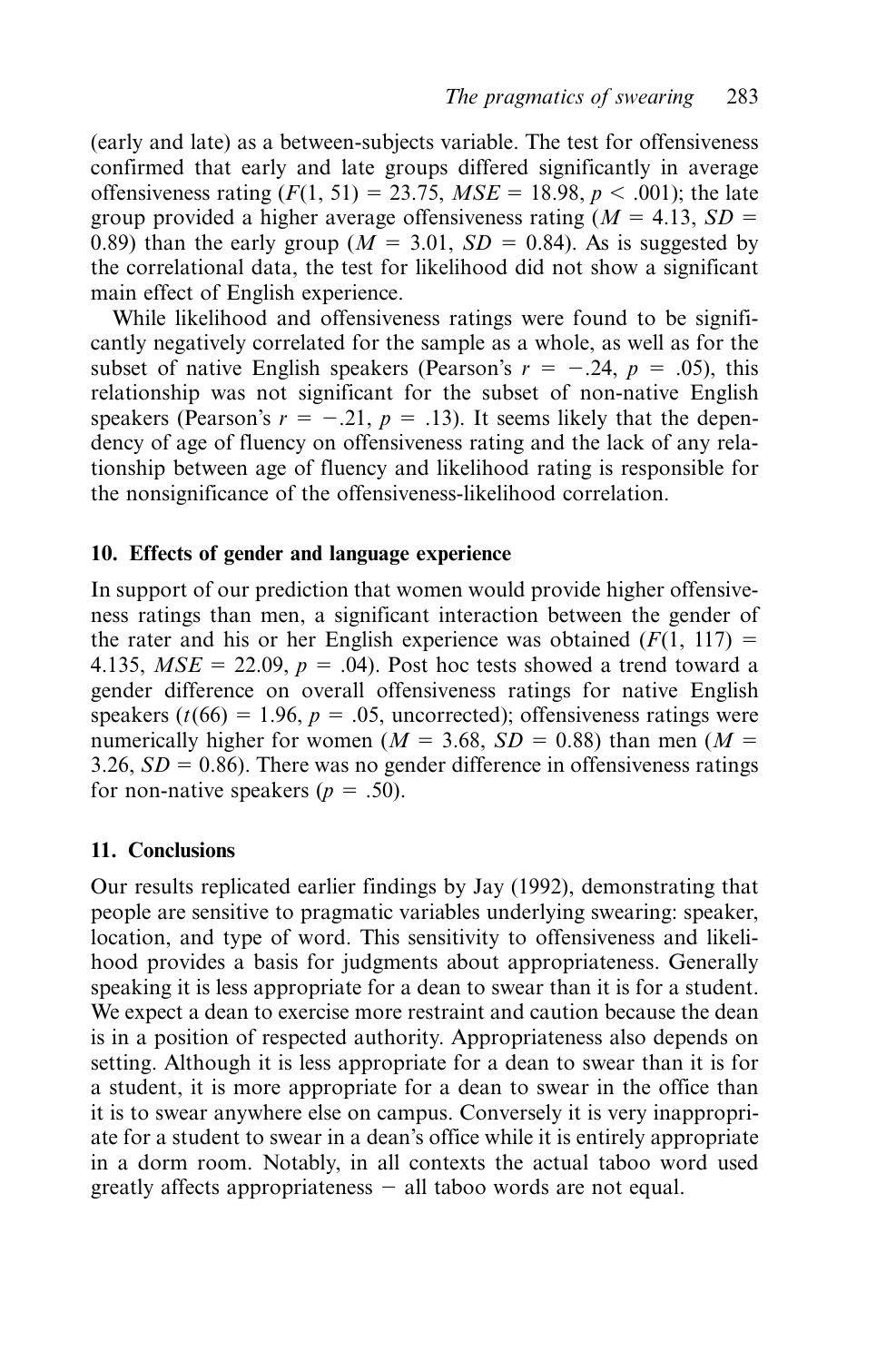We found no difference within our sample of level of English experience (native versus non-native) on offensiveness or likelihood ratings. Our sample is biased because our non-native speakers are proficient enough in English to attend college. Another constraint on judgments about swearing for our sample is that swearing is normative on a college campus. The university is a place where swearing is tolerated, if not expected, and college students are sensitive to this freedom. The language values of college students support the liberal use of swear words, and non-native English speaking college students' values are more liberal than those of other non-native speakers. Non-native English speaking college students not only have more experience with English than a nonnative, non-college cohort, they also have more experience with swearing in English than a non-college cohort. It is likely that a larger sample of non-native speakers with less English proficiency (e. g., all late learners) would have produced the native versus non-native differences we expected. Our decomposition of the non-native sample into early and late learners suggests this, as these groups differed significantly on offensiveness judgments. Future research should also employ a more objective measure of foreign language proficiency than one's estimate of one's proficiency. Subjective estimates of fluency can be especially problematic for non-native speakers who learned a second language in childhood.

We confirmed the prediction that native English speakers are more responsive to the influence of contextual variables in swearing scenarios than non-natives. This is evidenced in interactions between contextual variables (tabooness and speaker) and English experience on offensiveness and likelihood judgments; non-native speakers provided a narrower range of ratings. This suggests that greater English experience is associated with higher sensitivity to the nuances of situational determinants of swearing. With more experience, each scenario can be evaluated on its own unique merits, the composite of speaker-listener relationship, physical setting, and individual word used.

Our prediction that age of fluency would be negatively correlated with offensiveness and likelihood ratings was not supported. We expected that the later learners would not have the opportunity to learn the emotional significance of language, which naturally emerges during socialization in childhood. Contrary to our prediction our scenarios were rated as less offensive to non-native speakers with more English experience. It seems that late-learning non-native English speakers are aware of the offensiveness of taboo language but less aware of the way in which speech context moderates offensiveness. We assumed that non-native speakers would not appreciate the emotional meaning of taboo English words. Thomas (1983) labels this pragmalinguistic knowledge. Instead what non-natives probably do not appreciate as well as natives is the diversity of the social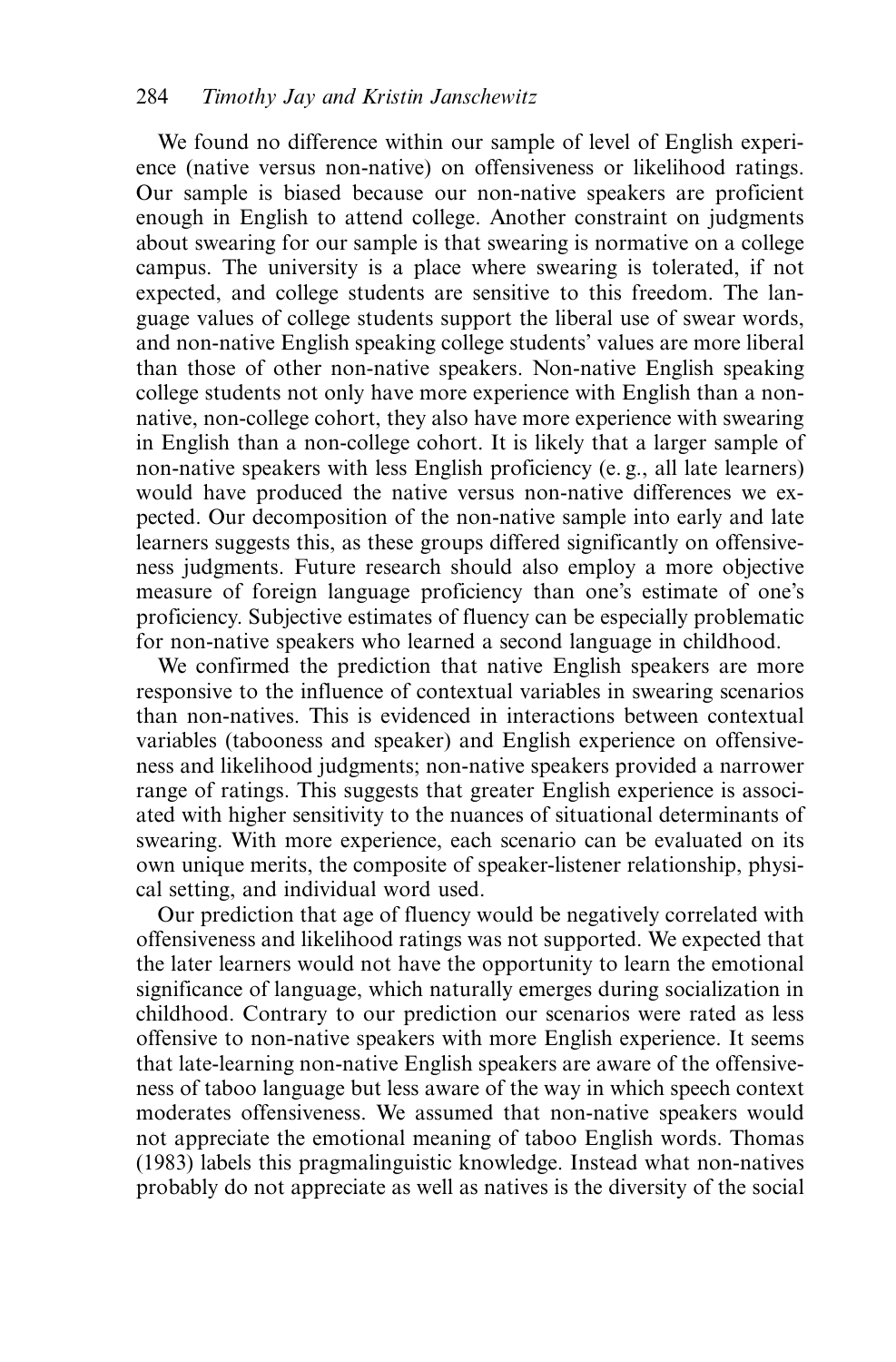functions the word can take on, that is, the sociopragmatic use of taboo words.

Our prediction of a gender difference in estimates of offensiveness was supported, but only for native English speakers. In this case, women provided higher offensiveness ratings than men. This finding is consistent with our frequency data showing that women use offensive language less frequently, and when they do use offensive language, they use less offensive words. This pattern of results has been stable over the last thirty years (see Jay, 1992, 2000, Jay and Janschewitz 2006). The lack of a corresponding finding for non-native speakers is difficult to parse, particularly because of the nature of our non-native English speaking sample, the members of which came from a wide range of language and presumably cultural backgrounds.

### **12. General discussion**

Interpersonal swearing is a complex communicative act that is influenced by contextual variables such as speaker-listener relationship, social and physical setting, and the topic of discussion. As an analysis of the speech situations that give rise to swearing, much of what we have addressed in this paper contributes to our understanding of politeness behaviors regarding swearing in public. Generally speaking, swearing is appropriate and not impolite amongst peers in casual settings. In formal contexts and with participants of unequal status, swearing is not expected.

We propose that people have context-sensitive knowledge of swearing appropriateness that amounts to the rules for swearing or the etiquette of swearing. In this framework, swearing etiquette is directly related to research on impoliteness and rudeness in linguistics because these implicit rules for swearing provide the basis for one's judgment about what is appropriate in a given social setting. This kind of judgment is integral to the way we define propositional swearing, in which utterances are made purposefully, and it takes time and experience to develop. The exact course and nature of how people learn the etiquette of swearing remain to be discovered. We assume that a good deal of this knowledge is acquired early in childhood, at least by the time a child goes off to school at age five.

The developmental nature of swearing etiquette raises another important question regarding non-native language learning, that is, how readily do non-native speakers learn the rules for swearing in the non-native language? Non-native English learners receive formal instruction in classroom situations (the pragmalinguistic) but how and where do they learn to swear in English? We are just beginning to understand some of the parameters of swearing in one's non-native language, although we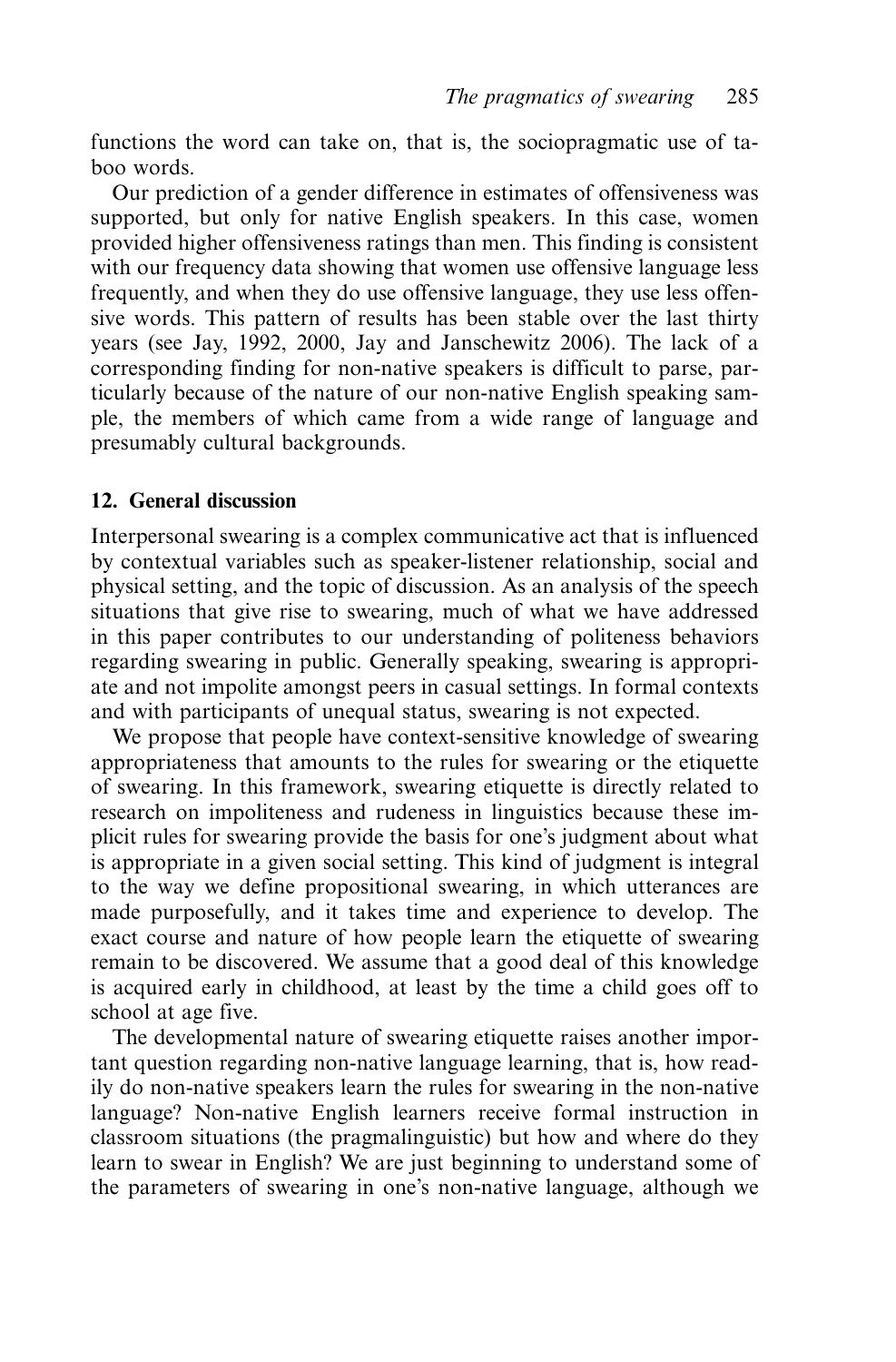do know that non-native speakers find their native language more powerful and more emotionally expressive than languages learned later in life (Harris et al. 2003; Dewaele 2004). We demonstrated that non-native English speaking college students have a solid understanding of the appropriateness of using swear words in the context of our experimental materials; however, some of their data suggest they are less sensitive to contextual variability (the sociopragmatic) than native English speakers. Likewise, offensiveness estimates depend on when one has become proficient in the non-native language.

We find that linguists and psychologists have much to gain by looking at each other's explanations for impoliteness. The cognitive psychology approach to swearing adds to politeness literature regarding how people swear in public, the words they use and who uses them and where. Laboratory studies conducted in a controlled environment allow psychologists to ask particular questions about peoples' perceptions and attitudes about swearing. When psychologists' data are combined with linguists' studies of situated impoliteness, we gain a more comprehensive view of taboo language use. We can see the range of social functions swearing can take on, and we can describe how one's knowledge of when swearing is appropriate is informed by language and cultural experience.

#### **Note**

1. An earlier version of this research was presented at the Linguistic Impoliteness and Rudeness Conference, July 2006, University of Huddersfield, UK. The authors would like to thank Janelle Kulik and Liora Sahiholamal for their assistance in data collection at UCLA.

#### **References**

- Adolphs, Ralph, James Russell, and Daniel Tranel (1999). A role for the human amygdala in recognizing emotional arousal from unpleasant stimuli. *Psychological Science* 10: 167-171.
- Allan, Keith and Kate Burridge (1991). *Euphemism and Dysphemism*. New York: Oxford University Press.
- Arndt, Horst and Richard Janney (1985). Politeness revisited: Cross-modal supportive strategies. *International Review of Applied Linguistics in Language Teaching* 23:  $281 - 300.$
- Beebe, Leslie (1995). Polite fictions: Instrumental rudeness as pragmatic competence. In *Linguistics and the Education of Language Teachers: Ethnolinguistic, Psycholinguistic, and Sociolinguistic aspects. Georgetown University Round Table on Languages and Linguistics 1995,* James Alatis, Carolyn Straehle, Maggie Ronkin, and Brent Gallenberger (eds.), 154-168. Washington, DC: Georgetown University Press.
- Bird, Gloria and Rhonda Harris (1990). A comparison of role strain and coping strategies by gender and family structure among early adolescents. *Journal of Early Adolescence* 10: 141-158.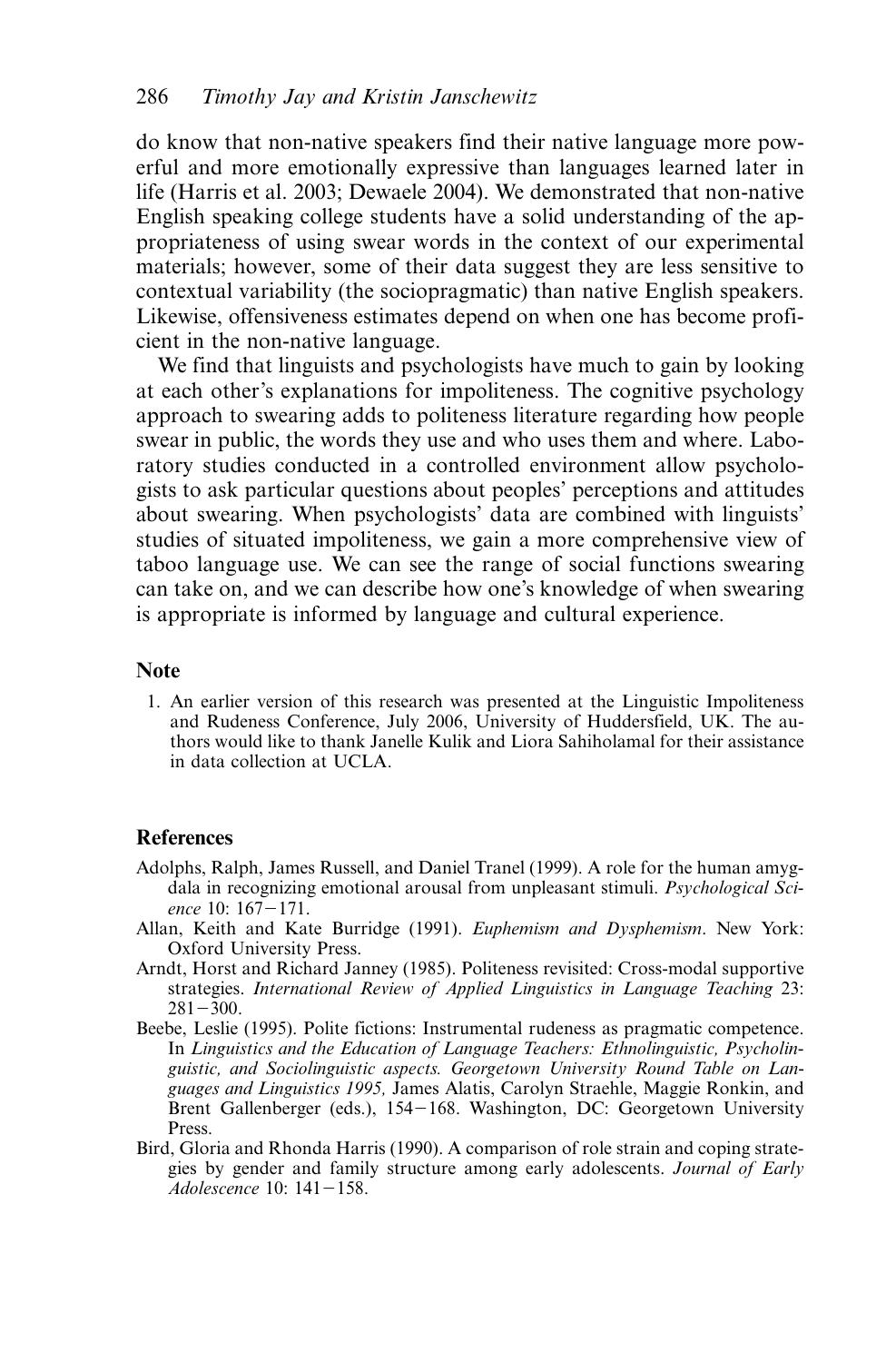- Bousfield, Derek (2007). Beginnings, middles, and ends: A biopsy of the dynamics of impolite exchanges. *Journal of Pragmatics* 39 (12): 2185-2216
- Brown, Penelope and Stephen Levinson (1987 [1978]). *Politeness: Some Universals in Language Usage*. Cambridge: Cambridge University Press.
- Culpeper, Jonathan (1996). Towards an anatomy of impoliteness. *Journal of Pragmatics* 23 (3): 349-367.
- Culpeper, Jonathan, Derek Bousfield, and Anne Wichmann (2003). Impoliteness revisited: With special reference to dynamic and prosodic aspects. *Journal of Pragmatics* 35: 1545-1579.
- Damasio, Antonio (1994). *Descartes' Error.* New York: Putnam.
- Deffenbacher, Jerry, Gail White, and Rebekah Lynch (2004). Evaluation of two new scales assessing driving anger: The Driving Anger Expression Inventory and the Driver's Angry Thoughts Questionnaire. *Journal of Psychopathology and Behavior Assessment* 26: 87-99.
- Dewaele, Jean-Marc (2004). The emotional force of swearwords and taboo words in the speech of multilinguals. *Journal of Multilingual and Multicultural Development* 25: 204-222.
- Goffman, Erving (1967). *Interaction Ritual*. Pantheon: New York.
- Grafman J., K. Schwab, D. Warden, A. Pridgen, H. R. Brown, A. Salazar (1996). Frontal lobe injuries, violence, and aggression: A report of the Vietnam Head Injury Study. *Neurology* 46: 1231-1238.
- Harris, Catherine, Ayse Aycicegi, and Jean Berko Gleason (2003). Taboo words and reprimands elicit greater autonomic reactivity in a first than a second language. *Applied Psycholinguistics* 24: 561-579.
- Janschewitz, Kristin (in press). Taboo and emotionally-neutral word norms. *Behavior Research Methods*.
- Jay, Timothy B. (1978). "Are you confused about dirty words?" Report prepared at the request of the Center for Applied Linguistics, Arlington, VA. (ERIC Document Reproduction Service No. ED 158 610).
- Jay, Timothy B. (1981). Comprehending dirty word descriptions. *Language and Speech* 24: 29-38.
- Jay, Timothy B. (1992). *Cursing in America*. Philadelphia: John Benjamins.
- Jay, Timothy B. (2000). *Why We Curse*. Philadelphia: John Benjamins.
- Jay, Timothy B. (2003). *The Psychology of Language*. Upper Saddle River, NJ: Prentice-Hall.
- Jay, Timothy B. (2005). American women, their cursing habits and religiosity*.* In Women, Religion, and Language, Jule Allyson (ed.), 63-84. New York: Palgrave-Macmillan.
- Jay, Timothy B. and Joseph Danks (1977). Ordering of taboo adjectives. *Bulletin of the Psychonomic Society* 9: 405-408.
- Jay, Timothy B. and Kristin Janschewitz (2005). Parents and children disagree about the "badness" of taboo words. Presented at American Psychological Society meeting, May 2005, Los Angeles.
- Jay, Timothy B. and Kristin Janschewitz (2006). Swearing with friends and enemies in high and low places. Invited paper at Linguistic Impoliteness and Rudeness: Confrontation and Conflict in Discourse Conference. University of Huddersfield, UK.
- Jay, Timothy B., Krista King, and Tim Duncan (2006). College students' memories of punishment for cursing. *Sex Roles* 32: 123-133.
- Kasper, Gabriele (1990). Linguistic politeness: Current research issues. *Journal of Pragmatics* 14: 193-218.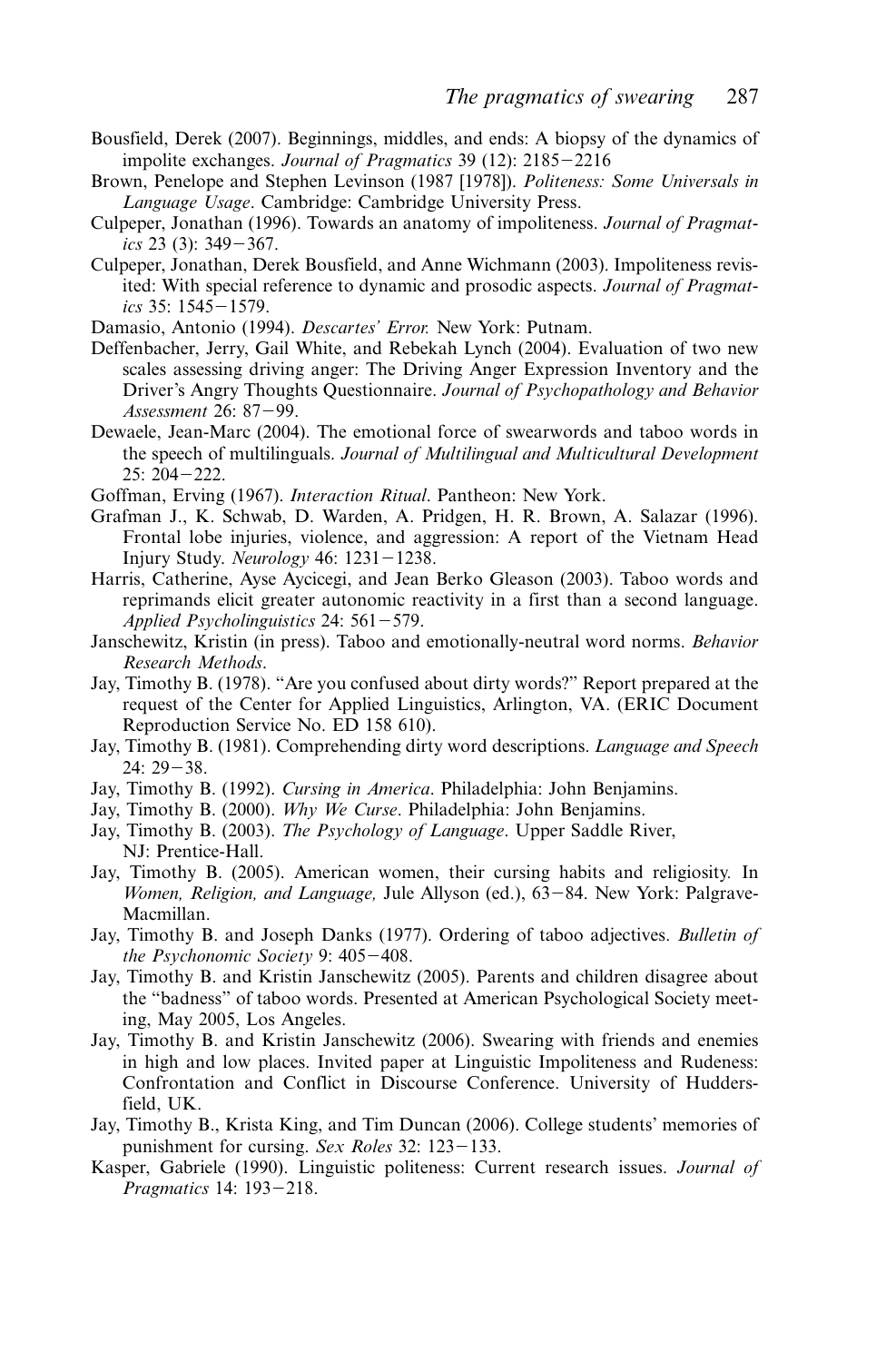- Kensinger, Elizabeth and Suzanne Corkin (2004). Two routes to emotional memory: Distinct neural process for valence and arousal. *Proceedings of the National Academy of Sciences* 101: 3310-3315.
- Lakoff, Robin (1989). The limits of politeness: Therapeutic and courtroom discourse. *Multilingua* 8: 101-129.
- Locher, Miriam and Richard Watts (2005). Politeness theory and relational work. *Journal of Politeness Research* 1: 9-33.
- Martin, Matthew and Cary Anderson (1997). Aggressive communication traits: How similar are young adults and their parents in argumentativeness, assertiveness, and verbal aggressiveness. *Western Journal of Communication* 61: 299-314.
- Martin, Matthew, Cary Anderson, and Carolyn Horvath (1996). Feelings about verbal aggression: Justifications for sending and hurt from receiving verbally aggressive messages. *Communication Research Reports* 13: 19-26.
- Miller, Delbert (1977). *Handbook of Research Design and Social Measurement*. Newbury Park, CA: Sage.
- Pezdek, Kathy and Matthew Prull (1993). Fallacies in memory for conversations:
- Reflections on Clarence Thomas, Anita Hill, and the like. *Applied Cognitive Psychology* 7: 299-310.
- Rancer, Andrew and Theodore Avtgis (2006). *Argumentative and Aggressive Communication: Theory, Research, and Application.* Thousand Oaks, CA: Sage.
- Thomas, Jenny (1983). Cross-cultural pragmatic failure. *Applied Linguistics* 4: 91-112.
- van Lancker, Diana (1987). Non-propositional speech: Neurolinguistic studies*.* In *Progress in the Psychology of Language,* Andrew Ellis (ed.), 49-118. Hillsdale, NJ: Lawrence Erlbaum.
- Wells, Joel W. (1989). Sexual language usage in different interpersonal contexts: A comparison of gender and sexual orientation. *Archives of Sexual Behavior* 18:  $127 - 143$ .
- Wells, Joel W. (1990). The sexual vocabularies of heterosexual and homosexual males and females for communicating erotically with a sexual partner. *Archives of Sexual Behavior* 19: 139-147.
- White, Rob (2002). Indigenous young Australians, criminal justice and offensive language. *Journal of Youth Studies* 5: 21-34.